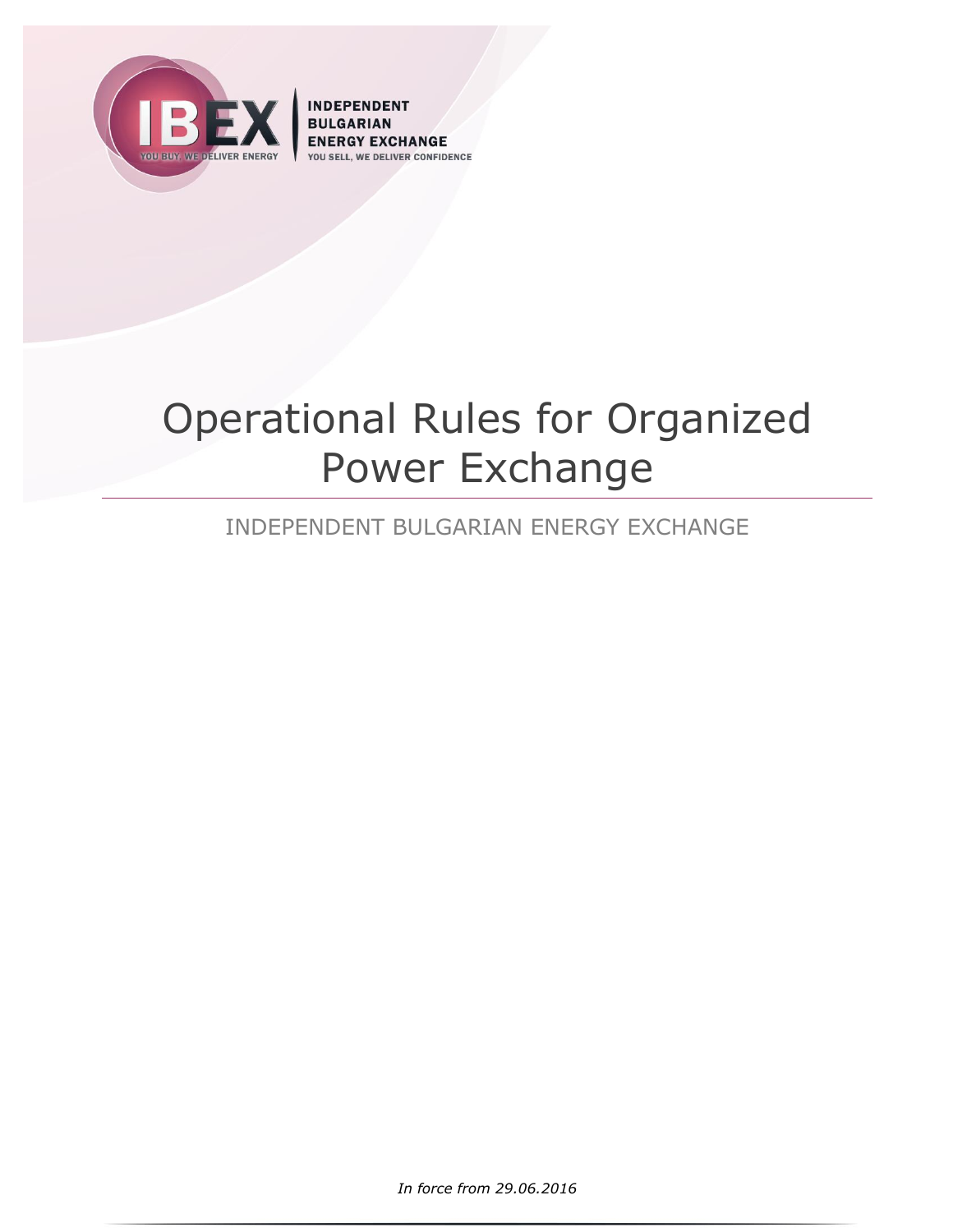# **Content**

| . 16 |
|------|
|      |
|      |
|      |
|      |
|      |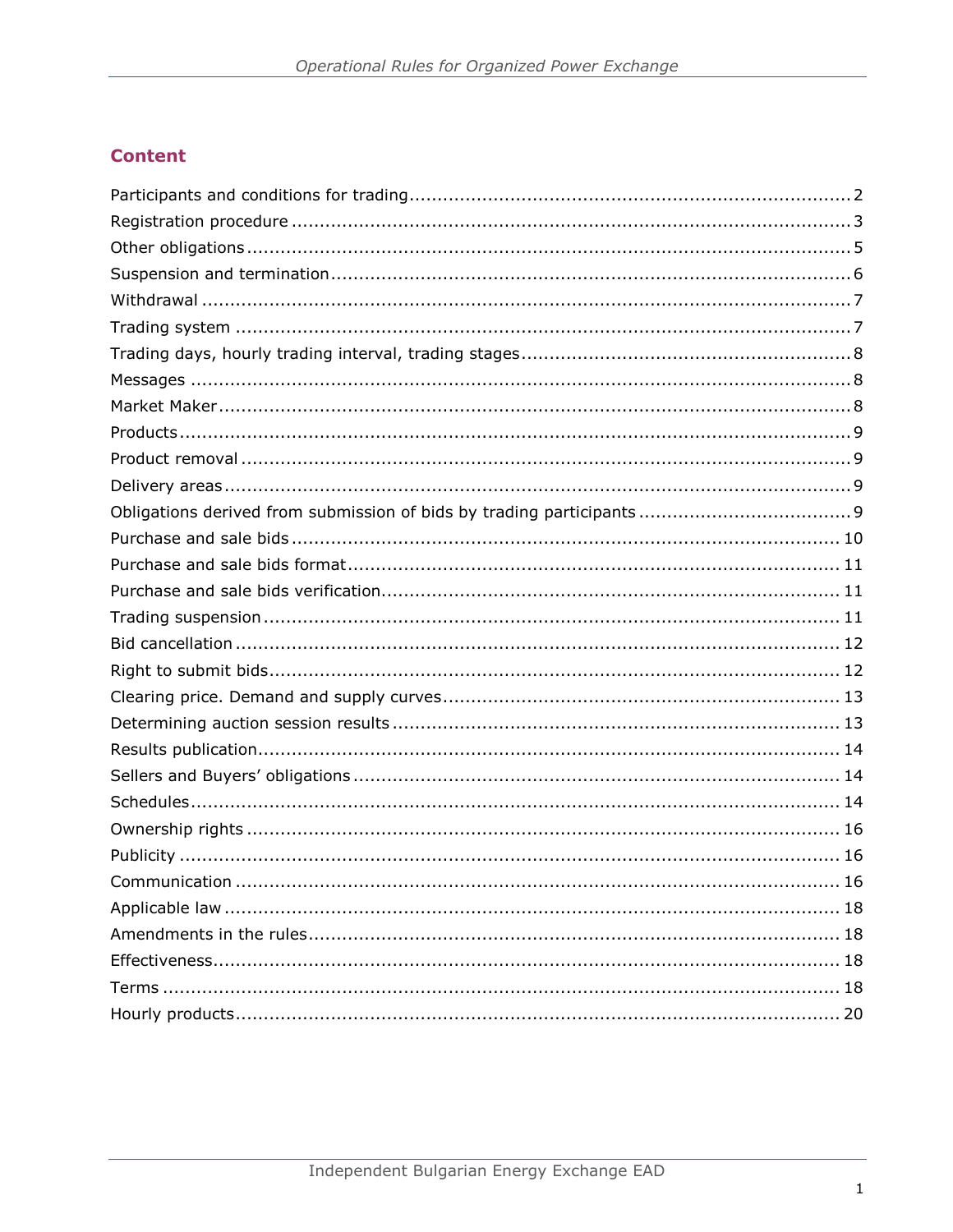#### **Chapter I General provisions**

- 1. Independent Bulgarian Energy Exchange as a holder of the license for organizing a power exchange for electricity, in its role as an operator of the power exchange, organizes power exchange for electricity in compliance with the Energy Act, the Electricity Market Rules (EMR), this document, the Settlement Rules and the Market Conduct Rules.
- 2. Independent Bulgarian Energy Exchange EAD hereinafter also referred to as "operator of the power exchange" performs the administration of all transactions of the power exchange for electricity and therefore is counterparty to all transactions.
- 3. IBEX perform the settlement services of all transactions conducted on the power exchange.
- 4. All transactions concluded on the power exchange shall automatically and mandatorily be subject to settlement and represent a transaction between the respective trading participant and the power exchange operator.
- 5. These rules are applicable for trades conducted on the power exchange for electricity on the territory of the market area of the Republic of Bulgaria.

# **Chapter II Membership**

# <span id="page-2-0"></span>**Participants and conditions for trading**

- 6. Only participants registered by the power exchange operator for electricity shall have the right to participate on the power exchange through submitting bids for sale and/or bids for purchase of electricity.
- 7. Participants on the power exchange for electricity can be the entities referred to in art. 36, par. 2 of EMR.
- 8. Trading participants who wish to trade on the power exchange for electricity must enter into a participant agreement for an organized power exchange with IBEX and must be eligible as a partner pursuant to EMR, these rules, the Settlement rules and the Market Conduct Rules for power exchange before commencement of trading on the power exchange (PX).
- 9. Apart from the requirements pursuant to article 8 each trading participant at any time has to:
	- 9.1. Be eligible as a party to concluding transactions on the power exchange regarding the respective physical and financial aspect of the respective transactions;
	- 9.2. Obtain, maintain and comply with all licenses, agreements and rules required by applicable law in order to be able to trade on the power exchange and fulfill its obligations pursuant to them;
	- 9.3. Have nominated a responsible for trading Person for the power exchange, pursuant to article [28.](#page-5-1)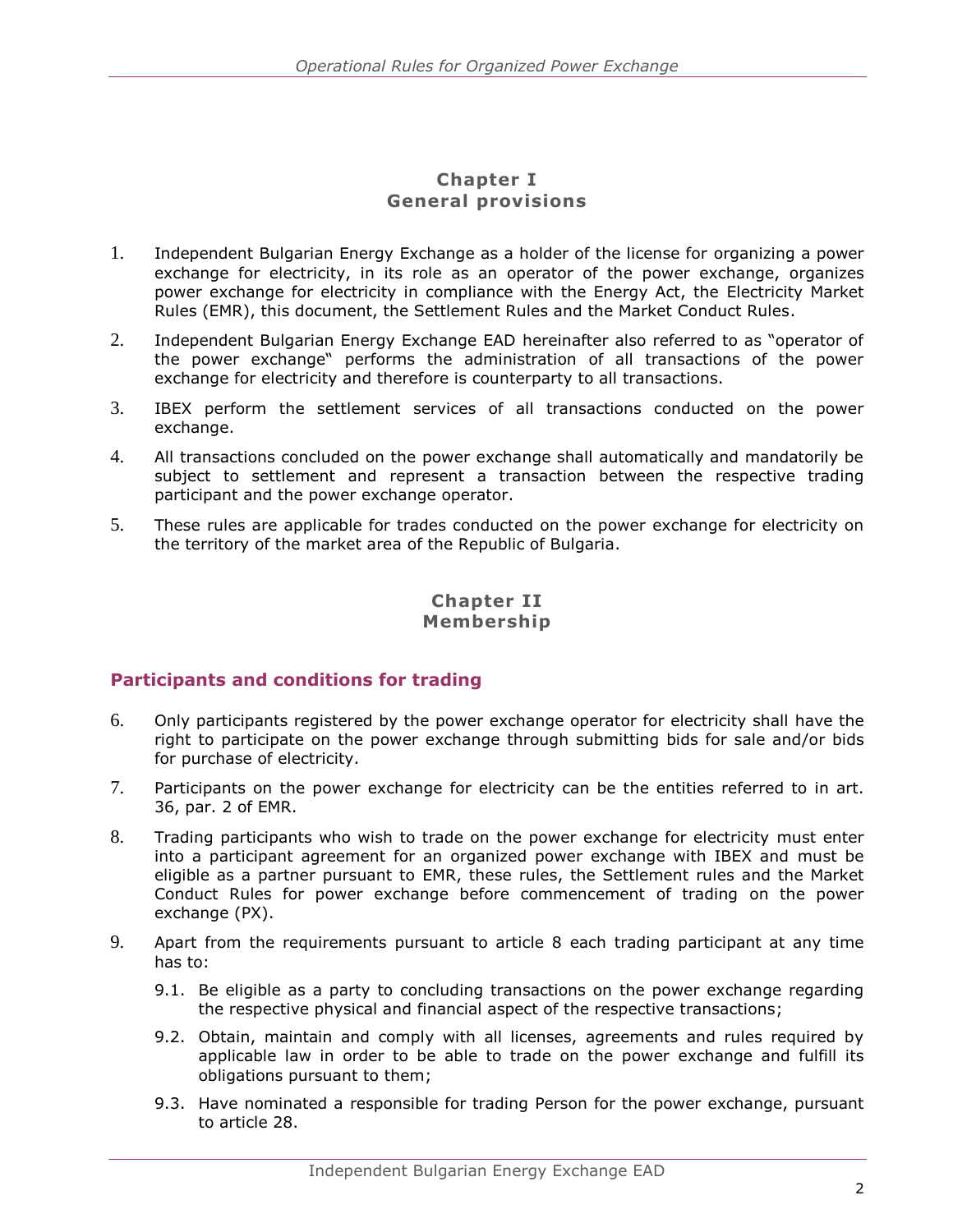- 10. The trading participant must have entered into a balancing agreement with a balancing group coordinator or with the Independent Transmission Operator. If such an agreement is terminated, the trading participant shall promptly inform IBEX.
- 11. The power exchange operator may require the trading participant to provide information about its agreement with the respective balancing group coordinator.
- 12. Additional rights and obligations of the trading participant regarding trade on the power exchange are provided in the Participant agreement, the Settlement Rules and the Market Conduct Rules.

# <span id="page-3-0"></span>**Registration procedure**

- 13. Trading participants shall submit an application for registration on the power exchange for electricity as per template published on the website of the power exchange operator.
- <span id="page-3-1"></span>14. The application for registration on the power exchange for electricity shall contain at least the following information:
	- 14.1. Full name of the applicant, VAT identification №, unified identification code set by the Registry Agency;
	- 14.2. Registered address and contact address of the applicant;
	- 14.3. Data about the person/ s representing the applicant;
	- 14.4. Data about the license held by the applicant pursuant to the Energy Act if such are required;
	- 14.5. Data about responsible for trading Person for the power exchange, a person authorized to submit bids on the power exchange for electricity on behalf of the applicant;
	- 14.6. Information on the balancing conditions of the applicant and membership in a balancing group;
	- 14.7. A Certificate of a VAT registration;
	- 14.8. A Certificate of current status on court registration;
	- 14.9. An application for participation in training for operating with the electronic trading system (an appendix to the registration application);
	- 14.10. Bid currency (BGN/EUR) in compliance with article [87,](#page-11-3) article [88](#page-11-4) and article [89;](#page-11-5)
	- 14.11. Declaration that the applicant will purchase electricity for the purposes of their own consumption. $^{\rm 1}$
- 15. Following filing in the application and the appendices the set of documents is to be sent to e-mail: application@ibex.bq or to the following address: Sofia 1000, 19 Dondukov Boulevard.
- 16. The power exchange operator shall process the registration application within 5 /five/ working days following the date of receipt.

ł <sup>1</sup> IBEX will not verify by whom or where the electricity traded on the exchange is being used. IBEX will rely on the declaration of the applicant for registration that they purchase electricity for their own consumption only in order to request payment of the "obligation to society fees" and relevant excise duties and it will not use this information for any other purpose.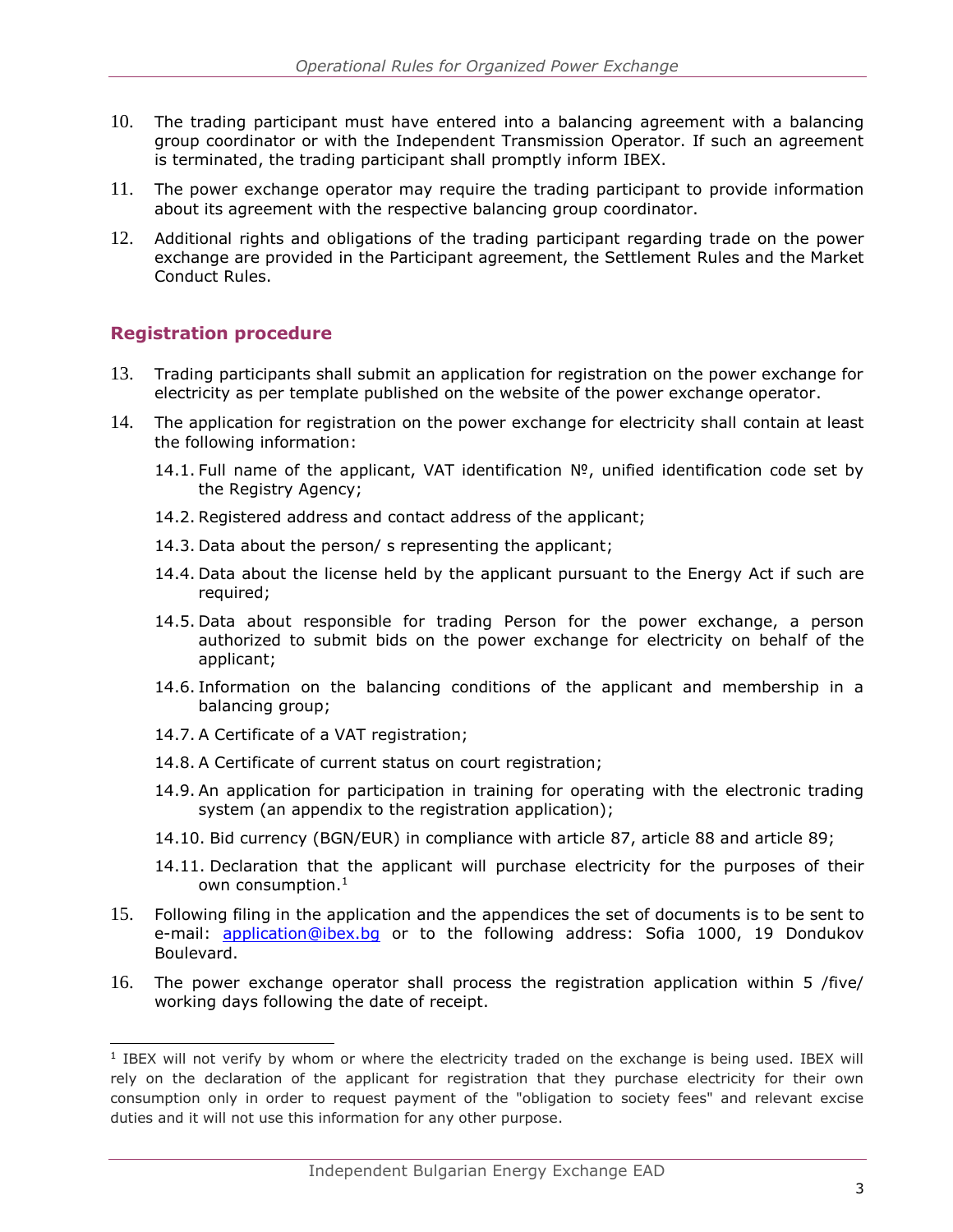- <span id="page-4-0"></span>17. The application is verified for compliance with the requirements of article 14 and if an irregularity is detected, a message is sent to the applicant's e-mail address, for remedying the irregularities within 5 /five/ working days. The term indicated in article 16 is deemed as such as of the date the irregularities have been remedied by the applicant.
- 18. If within the term in article [17](#page-4-0) the applicant does not address the irregularities, the application shall not be processed by the operator and the file will be terminated. The applicant will be notified that the application is no longer subject to consideration.
- 19. The power exchange operator may require additional documents or additional information if this is required for clarifying certain circumstances regarding legal status, financial stability, organization, technical systems, level of experience and competence and other issues for evaluation of the applicant. The term for processing the application is deemed as such as of the date the additional information has been submitted. The power exchange operator may require information from third parties also.
- 20. IBEX may require the applicant to provide opinion on issues which the power exchange operator reasonably considers appropriate.
- 21. IBEX shall only admit applicants that considers fit and proper to become Participants and, in the reasonable opinion of the power exchange operator, are not exposing the market operator to any reputational and financial risks. In the event of rejecting an application, the reasons for this shall be expressed in writing to the Participant and the National Regulatory Authority.
- 22. IBEX admits and treats applicants and TP (trading participants) in a fair and nondiscriminatory basis. Nevertheless, IBEX may impose special conditions to individual entities if this, in the reasonable opinion of the power exchange operator, is required to reflect special circumstances referring to this entity.
- <span id="page-4-1"></span>23. The market participant registration application is deemed approved by the power exchange operator by providing an Agreement for Participation in the organized power exchange for electricity pursuant to art. 11, item 11 of EMR to the email address specified by the applicant in the application form under article 14, which regulates the rights and obligations of the operator and the market participant in the power exchange market. After receiving the contract, the respective market participant shall sign the contract and send it back to the official post address of the power exchange operator. If the Participation Agreement has not been signed by the market participant within one month after receiving it, the registration procedure shall be deemed terminated.
- 24. Upon signing the agreement under article 23 the persons authorized by the applicant to act as responsible for trading in compliance with the registration application are obliged to take a training course for operating with the electronic trading system (ETS) and introduction to these rules, the Settlement Rules and the Market Conduct Rules for which the respective persons responsible shall obtain a certificate. The application for participation in trading is an appendix to the registration application under article [14.](#page-3-1)
- 25. By signing the Participation Agreement under article 23, the market participant shall simultaneously pay all the required fees and the initial collateral in accordance with Annex №2 of the Participation Agreement. If within one month from the signing date of the Participation Agreement, the relevant market participant has not fulfilled the obligation to pay all required fees and the initial collateral, the Participation Agreement shall be deemed terminated.
- 26. Upon signing the agreement under article [23,](#page-4-1) provision of the required security in compliance with the Settlement Rules and obtaining a certificate by the persons responsible for trading who are authorized by the applicant to trade on their behalf, the applicant for participation in the power exchange for electricity is entered into the register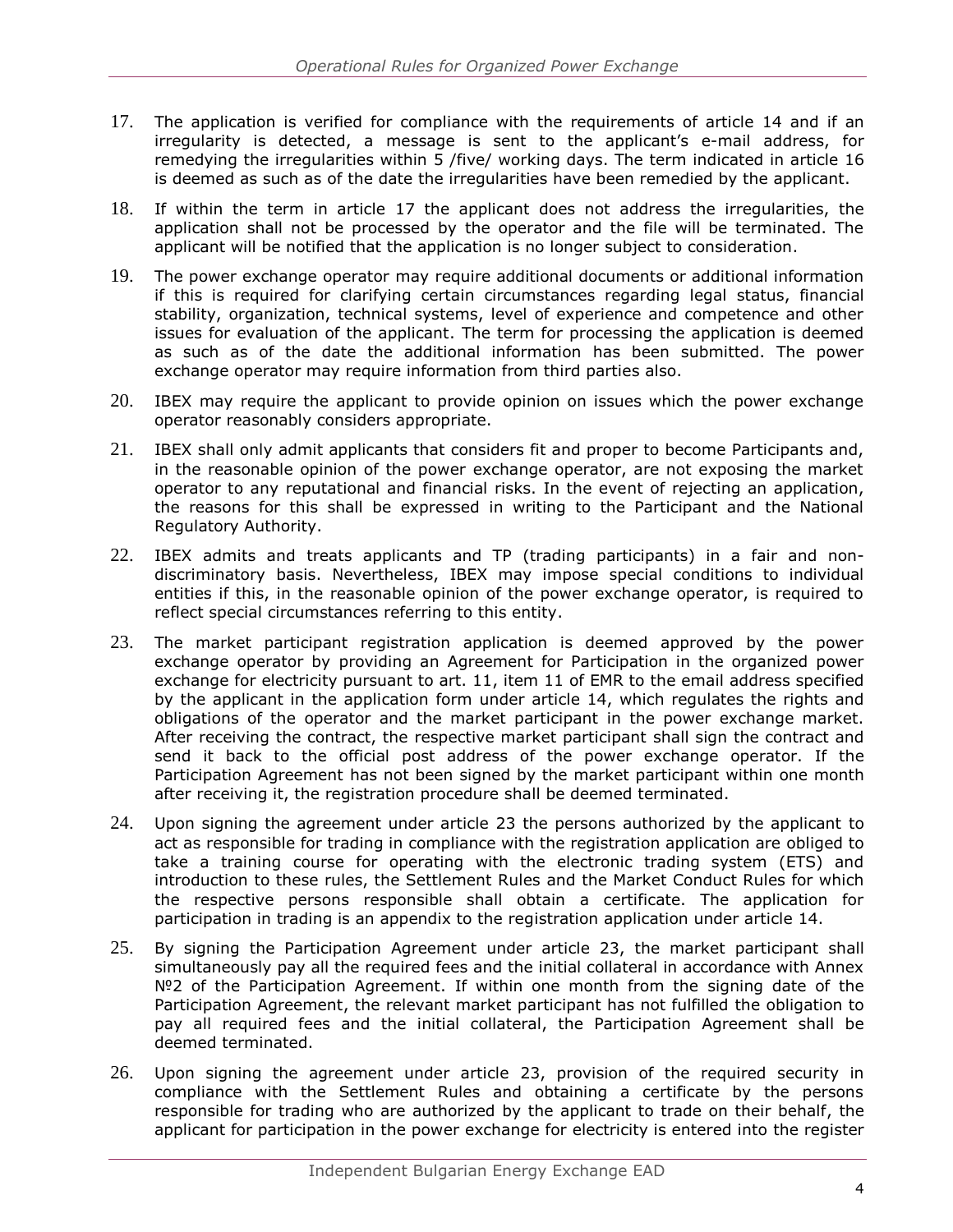of participants of the power exchange with status 'active', thus acquiring a right to send bids for sale and bids for purchase through the authorized for this responsible persons

- 27. The operator of the power exchange for electricity shall provide a username, temporary password and a DigiPass device to each person who has obtained a certificate in accordance with article 26.
- 28. Responsible for trading Person Each trading participant need to nominate at least one responsible for trading Person and one person as an auxiliary one who will be deemed authorized to conduct trading on the power exchange on behalf of the trading participant.

<span id="page-5-1"></span>Unless agreed otherwise with the power exchange operator, responsible for trading Person and the additional ones (responsible for trading persons) shall have full access to the electronic trading system regarding the trading portfolio of the trading participant. Each trading participant guarantees that the persons responsible are fully authorized to represent them before IBEX on all issues related to their participation in the power exchange.

- 29. After IBEX receives a written notification by the trading participant for change of some of the already determined responsible persons, IBEX shall promptly terminate access of the previous Person responsible to the electronic trading system and send a written confirmation. The trading participant shall remain bound and liable for all actions and omissions regarding power exchange trading within the period, in which the responsible for trading Person has access to the electronic trading system until the time when IBEX confirms in writing that the access of the respective Person has been terminated. The new responsible for trading Person which is determined by the respective market participant is obliged to take a training course for operating with the electronic trading system.
- 30. In case of termination of the responsible for trading Person access to the electronic trading system, the market participant, on behalf of which the respective responsible for trading Person has traded, is obliged to give a DigiPass device back to the power exchange operator.

# <span id="page-5-0"></span>**Other obligations**

- 31. Each trading participant registered on the power exchange shall be obliged to perform all obligations arising as a result of their participation in the power exchange.
- 32. Each trading participant registered on the power exchange shall be obliged to promptly notify the power exchange operator for any changes that have occurred, both factual and legal, which can affect the ability of the respective participant to meet their obligations in compliance with the requirements of EMR, the Participation Agreement, this document, the Settlement rules and the Market Conduct Rules.
- 33. Each trading participant agrees that the name of the company, address, contact persons as well as telephone numbers, email addresses and contact addresses are public information and may be used and provided and published by the power exchange operator for the purpose of its business.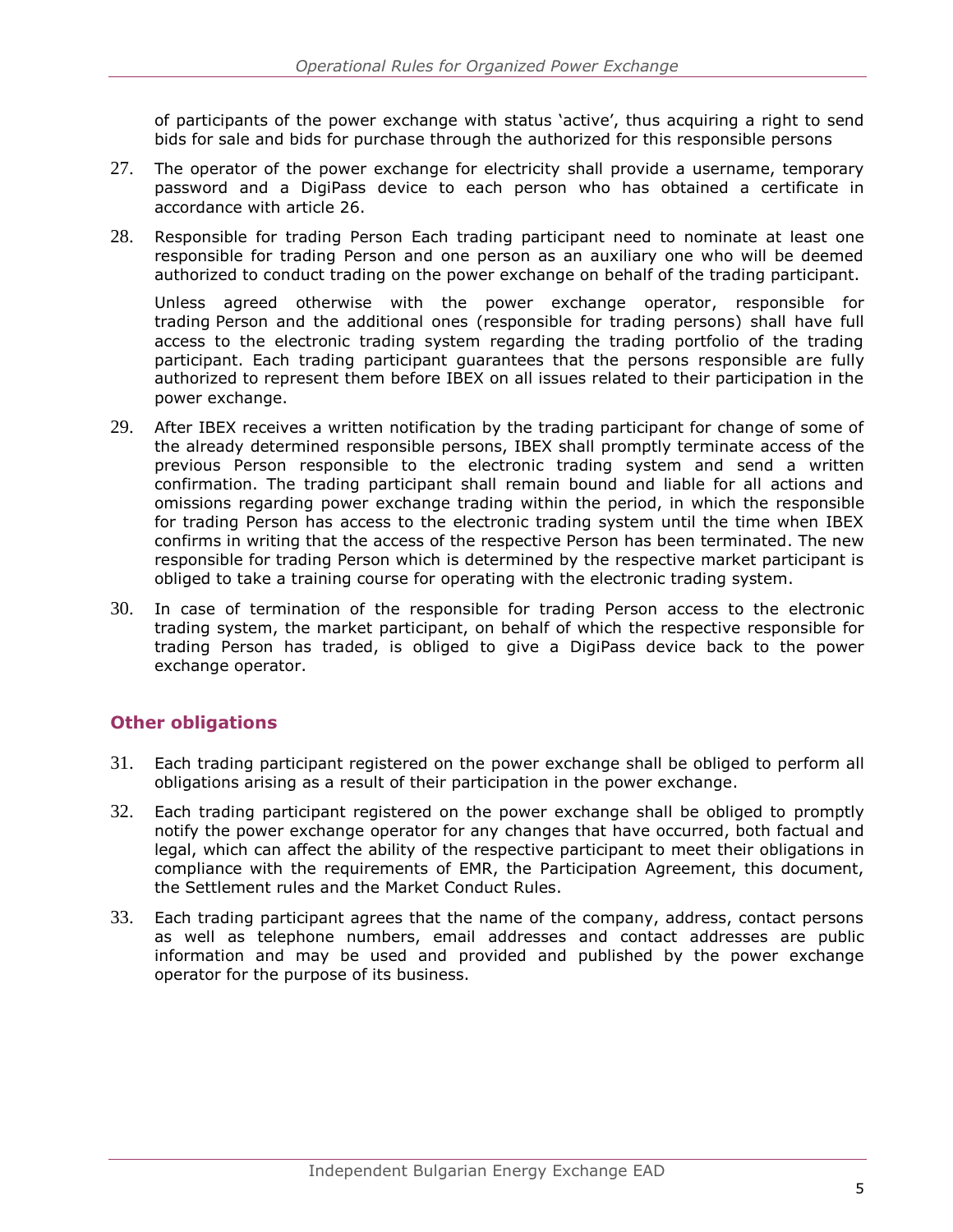#### **Chapter III Suspension, Termination and Withdrawal from the power exchange for electricity**

# <span id="page-6-0"></span>**Suspension and termination**

- <span id="page-6-4"></span><span id="page-6-3"></span><span id="page-6-2"></span><span id="page-6-1"></span>34. The power exchange operator shall have the right to suspend a participant from the power exchange for electricity or, if deemed appropriate, terminate its registration where:
	- 34.1. The participant fails to comply with the requirements of EMR;
	- 34.2. The participant fails to comply with the requirements of this document;
	- 34.3. The participant fails to comply with the requirements of the participation agreement;
	- 34.4. The participant fails to comply with the requirements of the Settlement Rules, including failure to fulfill any collateral and cash settlement requirement obligations toward the Power Exchange Operator.
	- 34.5. The participant fails to comply with the Market Conduct Rules;
	- 34.6. The participant fails to comply with the requirements for information exchange;
	- 34.7. There is an effective decision by EWRC for revoking a license where such is required for registration on the power exchange for electricity.
- <span id="page-6-8"></span><span id="page-6-7"></span><span id="page-6-6"></span><span id="page-6-5"></span>35. In the cases under articles [34.1,](#page-6-1) [34.2,](#page-6-2) [34.3,](#page-6-3) [34.4,](#page-6-4) [34.5](#page-6-5) and [34.6](#page-6-6) the power exchange operator shall, on the date of failure, send a notification for suspension from the power exchange for electricity indicating the grounds and the date of suspension or termination.
- 36. As of the date indicated in article [35](#page-6-7) the power exchange operator shall terminate the accreditation of the trading participant thus terminating its access to the electronic trading system and the ability to participate in the power exchange sessions.
- 37. Participant termination from the power exchange for electricity shall be reflected in the trading participant's register.
- 38. Where termination is applied, the participant shall have the right to start a new registration procedure not sooner than three months following the date of suspension.
- <span id="page-6-9"></span>39. In the cases under article [34.7](#page-6-8) the power exchange operator shall terminate the respective participant promptly and unconditionally from the power exchange as of the date of effectiveness of the respective termination decision by EWRC.
- 40. As of the date indicated in article [39](#page-6-9) the power exchange operator shall terminate the accreditation of the trading participant thus terminating their access to the electronic trading system for power exchange trading and respectively the ability for participation in the power exchange sessions.
- 41. Termination of a participant from the power exchange for electricity under article [34.7](#page-6-8) shall be promptly reflected in the trading participants register.
- <span id="page-6-10"></span>42. In the case of a termination, the security guarantee of the participant shall be released within 10 working days of the date on which all outstanding invoices, fees, expenses and any other such liabilities incurred by the participant toward the Power Exchange Operator are paid and settled in full.
- 43. In case of outstanding payments due to the Power Exchange Operator including those outlined in article [42](#page-6-10) above, the guarantee shall be utilized up to the total amount due,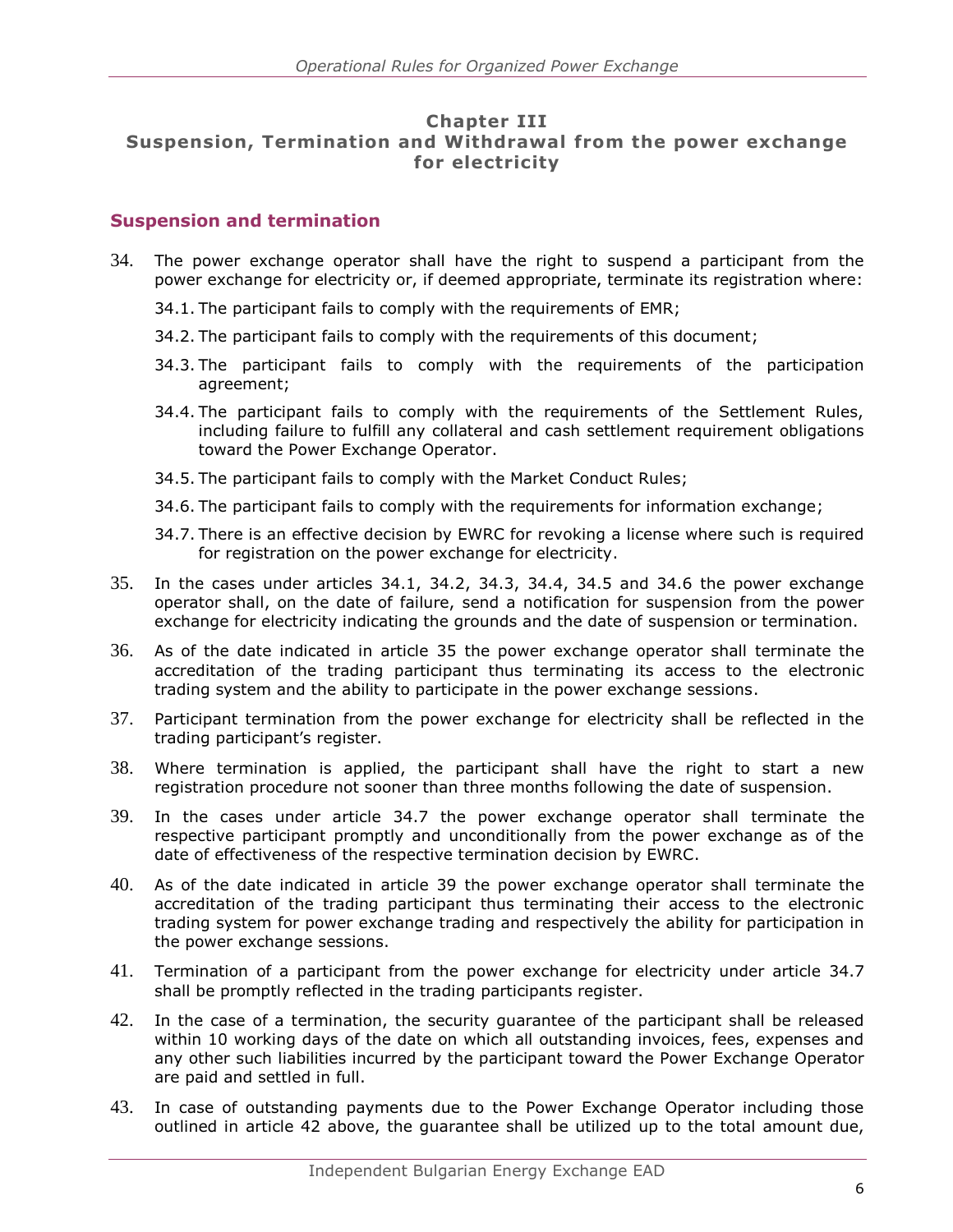the rest of the guarantee amount being released by the power exchange operator to the benefit of the trading participant.

44. By releasing the guarantee by the operator the agreement under article [23](#page-4-1) shall be deemed terminated.

#### <span id="page-7-0"></span>**Withdrawal**

- <span id="page-7-2"></span>45. A participant on the power exchange for electricity shall have the right to withdraw from the power exchange on the basis of a written application sent at least 10 (ten) working days before the date on which the power exchange operator has to terminate the registration.
- 46. The power exchange operator processes the application under article [45](#page-7-2) within 5 / five/ working days.
- 47. Termination of registration and the change in the trading participants' register shall be done following a written notification to the participant on the power exchange for electricity and settling mutual obligations by the date of termination of the participation.
- <span id="page-7-3"></span>48. In the case of a Withdrawal, the security guarantee of the participant shall be released within 10 working days of the date on which all outstanding invoices, fees, expenses and any other such liabilities incurred by the participant toward the Power Exchange Operator are paid and settled in full.
- 49. In case of outstanding payments due to the Power Exchange Operator including those outlined in article [48](#page-7-3) above, the guarantee shall be utilized up to the total amount due, the rest of the guarantee amount being released by the Power Exchange Operator.
- 50. Upon release of the guarantee, the Participation Agreement under article [23](#page-4-1) shall be deemed terminated.

# **Chapter IV Trading**

# <span id="page-7-1"></span>**Trading system**

- 51. Trading on the power exchange for electricity is done via an Electronic trading system.
- 52. Market participants carry out the trading on the power exchange for electricity each market participant through:
	- 52.1. Basic Portfolio which is activated during the process of the power exchange registration and immediately after the payment of the applicable fees and collateral within a period of (5 working days);
	- 52.2. Additional portfolios each additional portfolio can be activated through submission of an application by any trading participant with activated basic portfolio and payment of the respective fee for each portfolio in accordance with the applicable Tariff of Fees. The additional portfolio enables the respective trading participant to submit separate offer from any portfolio for each auction session, as the obligations as a result from the realized trading, the amount of collaterals and the nominations are calculated in total for the relevant trading participant, regardless of the number of portfolios. Each additional portfolio is being activated within 3 working days after the submission of the application and payment of the applicable fee.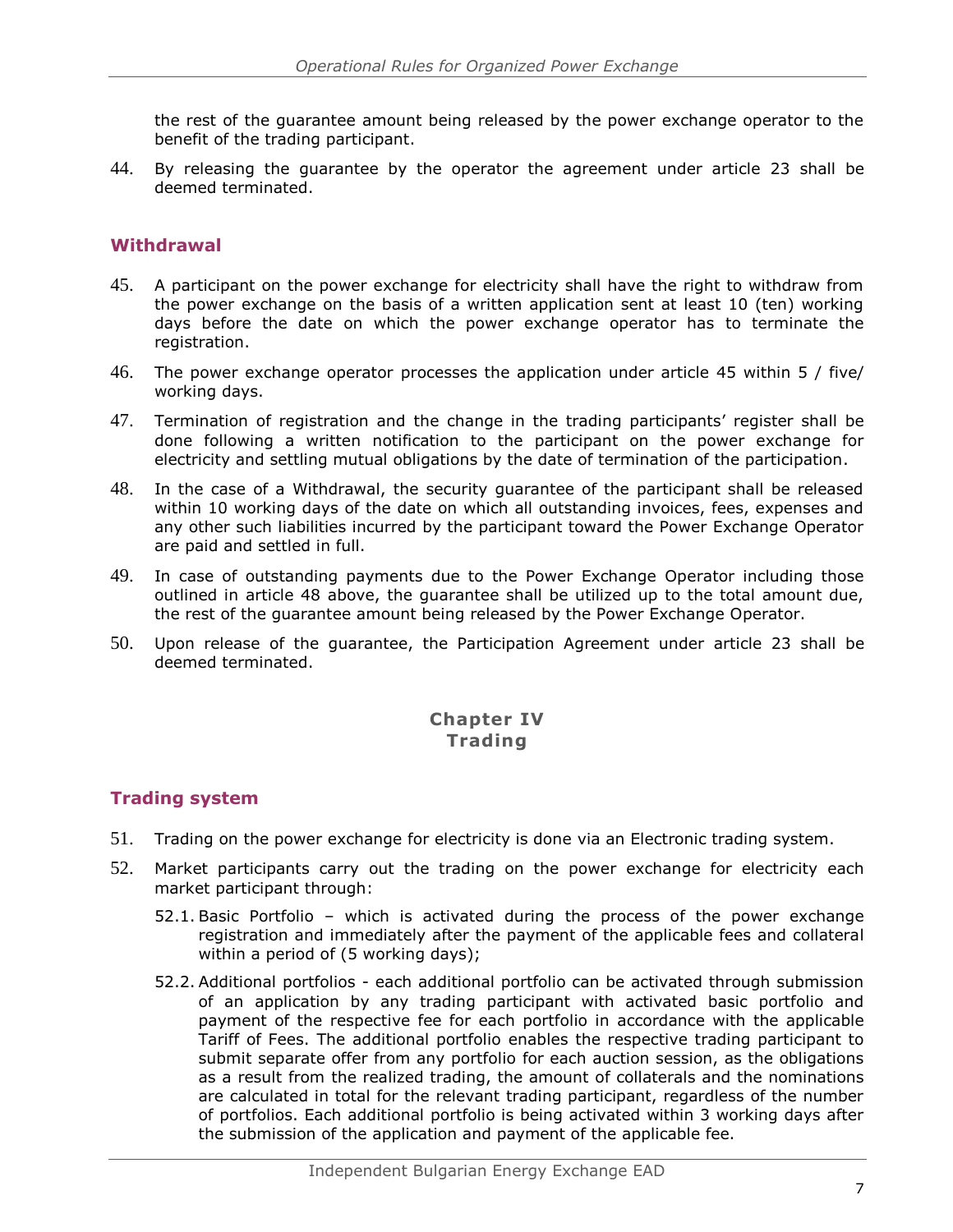53. The electronic trading system is with limited and non-transferrable access. The persons responsible for trading, authorized by each trading participant to submit bids on their behalf in compliance with the participation application, and who have obtained a certificate from training course in accordance with article [14,](#page-3-1) shall receive a username, temporary password for access and a DigiPass device, as when receiving the device they shall personally sign a take-over protocol.

# <span id="page-8-0"></span>**Trading days, hourly trading interval, trading stages**

- 54. Trading days in accordance with this document are every day of the week 365/366 days in a year.
- 55. Bid submission period the period in which purchase and sale bids may be submitted in the electronic trading system until closure of the power exchange session in the trading day (D-1).
- 56. Terms for submission of bids:
	- 56.1. An initial term for submission of bids each week on Monday the auctions for the following two weeks shall be opened. At the discretion of the power exchange operator the respective auction sessions may be opened earlier or later than announced.
	- 56.2. Deadline for submission of bids trading participants registered on the power exchange may submit bids, change or delete already submitted bids until 12:00 CET (13:00 EET) in the trading day (D-1).
- <span id="page-8-3"></span>57. The terms for setting and announcing the results of the auction sessions are in compliance with the generally adopted rules of the PCR in accordance with article113.
- 58. The operator of the electricity power exchange can make amendments in the trading day, the trading period or in the trading stages in particular cases if this is in the interest of conducting unhindered trading or to secure fair market conditions, as in all cases the changes must be in accordance with the rules and procedures adopted for the PCR. All changes are to be communicated to all trading participants via e-mail and/or via publication on the website of the operator.

# <span id="page-8-1"></span>**Messages**

59. Messages sent during the period of submission of bids which refer to trading are sent to the e-mails specified by responsible for trading Persons and/or are announced on the website of the operator.

# <span id="page-8-2"></span>**Market Maker**

60. The power exchange operator may conclude a contract pursuant to art.11, item 12 of EMR with a registered trading participant (market maker) which is to take on the responsibility for provision of liquidity to the power exchange for electricity through daily participation in the power exchange sessions organized by the operator.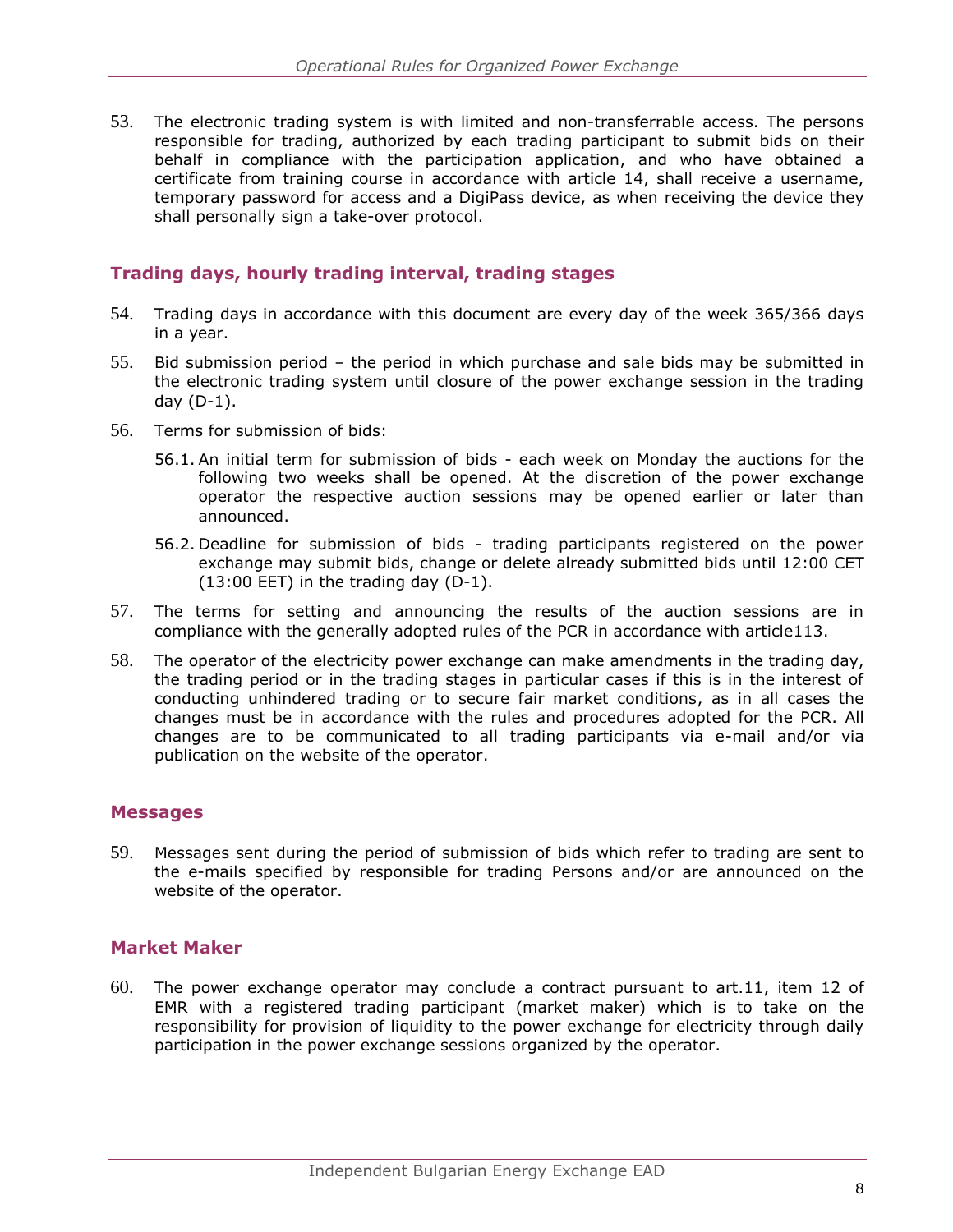# <span id="page-9-0"></span>**Products**

61. The products traded on the power exchange are: products permitted to be traded on the power exchange for electricity defined in Appendix  $N<sup>o</sup>$  1 to this document.

#### <span id="page-9-1"></span>**Product removal**

62. If a product traded on the power exchange is removed, bids related to this product may not be submitted in the electronic system as of the date of removal.

# <span id="page-9-2"></span>**Delivery areas**

63. The territory of the Republic of Bulgaria is one market area within which a power exchange for electricity is organized and operates, and the independent transmission operator operating on the territory of the market area being Electricity System Operator EAD.

#### <span id="page-9-3"></span>**Obligations derived from submission of bids by trading participants**

- 64. The bids submitted by trading participants through the Electronic Trading system shall be deemed binding and shall be stored in it. Information generated by the Electronic trading system on the basis of the bids submitted by trading participants shall be deemed binding regarding the respective participant who has submitted the bid.
- 65. Transactions concluded on the power exchange are a firm commitment of the respective trading participant for supply of electricity in case of an accepted sale bid or an obligation to accept a delivery of electricity in case of an accepted purchase bid.
- 66. Each transaction shall be bound to one delivery day, one delivery interval and one market area.
- 67. Each trading participant shall be obliged to take the necessary measures against unauthorized or external access to their software and hardware for access to the Electronic trading system and respectively to protect its codes for access to the trading system and code generating devices.
- 68. In case of technical difficulties arising in the course of the auction session, the responsible for trading Person shall contact the power exchange operator identifying itself with certain information requested by the power exchange operator.
- 69. If because of technical difficulties (blocking of the DigiPass device, connection problems, etc.) a trading participant is not able to submit a bid, then the responsible for trading Person shall have the right to send a bid to the power exchange operator via an e-mail using a Microsoft Office Excel file format template available for downloading from the Electronic Trading System and, notifying in advance the operator for this on the contact phone numbers. IBEX ex officio enters the bid on behalf of the participant. The bid must be submitted not later than fifteen (15) minutes before the deadline for submission of bids.
- 70. A bid submitted ex officio shall be deemed registered only when IBEX has confirmed its entering into the Electronic trading system, via e-mail to the relevant Person in charge, by sending a display screenshot from the Electronic Trading System containing the submitted proposals for purchase and/or sale in accordance with paragraph. 69.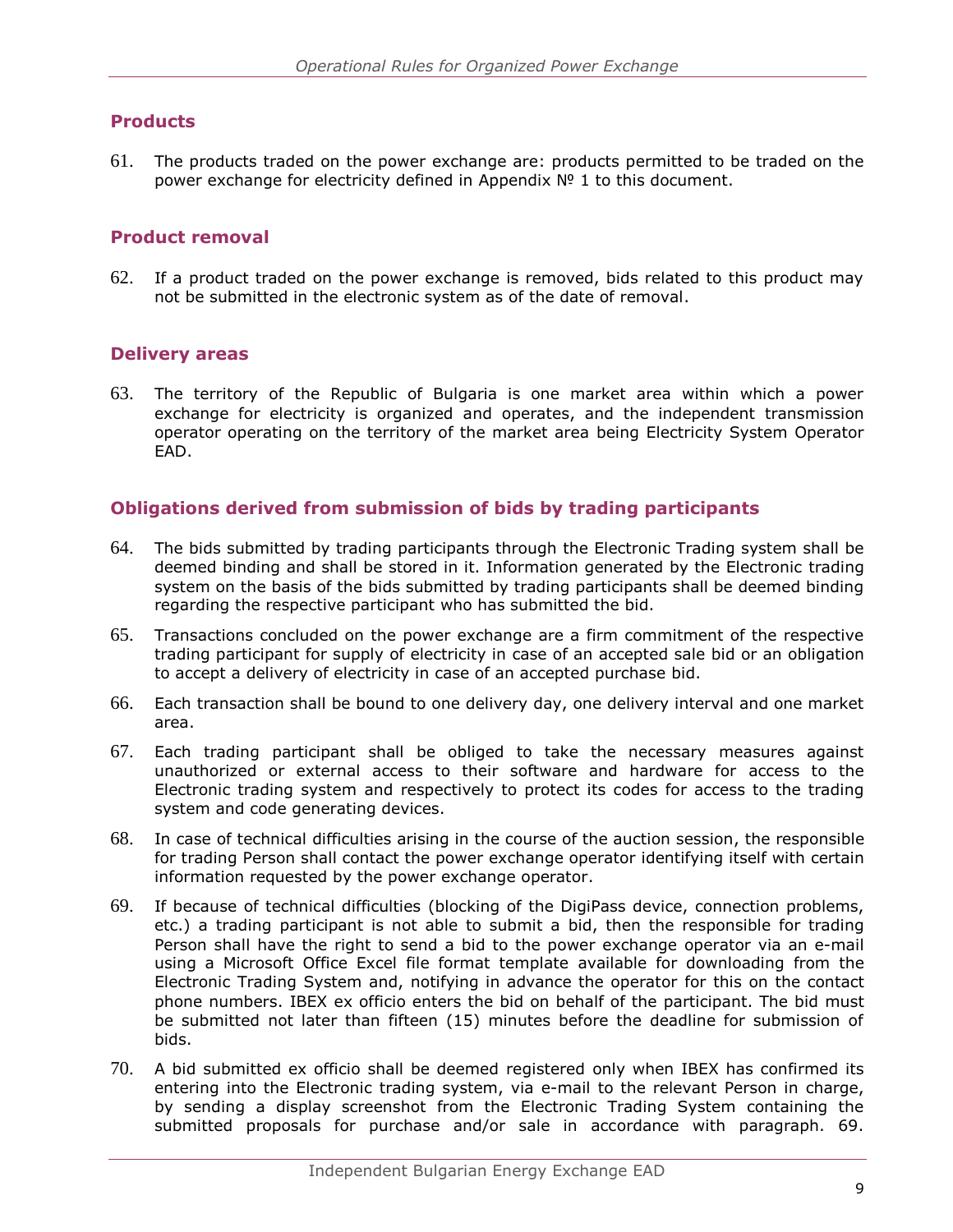Rresponsible for trading Person who initiated the submission of ex officio bid, need to confirm the offer by sending an email and notifying the operator via telephone call.

- 71. Submission of a bid by the operator upon the request of a trading participant shall generate equal obligations for the trading participant to submission of a bid by the participant in the Electronic trading system as of the time of registration and irrespective of the time of confirmation.
- 72. The trading participant shall have the obligation to procure the necessary measures against unauthorized sending of information to the power exchange operator.
- 73. Following submission of a bid by the trading participant, the respective responsible for trading Person who has submitted the bid is to be available on the phone at any time until the bid submitted is valid.
- 74. The trading participant who has concluded a transaction on the power exchange for electricity shall guarantee that the respective responsible person remains available within 30 (thirty) minutes following announcement of the respective transaction.

#### <span id="page-10-0"></span>**Purchase and sale bids**

- 75. Power exchange participants shall send sale and purchase bids for the delivery day (D) by the deadline for submission of bids pursuant to article [56.2.](#page-8-3)
- 76. Each day comprises 24 (24) consecutive delivery intervals, (one) hour each, the first delivery interval starting 00:00 CET (01:00 EET) on the delivery day.
- 77. On the day of transition from summer to winter time the hourly interval between 02:00 03:00 CET (03:00 – 04:00 EET) is repeated twice (2).
- 78. On the day of transition from winter to summer time the hourly interval between 02:00 03:00 CET (03:00 – 04:00 EET) is removed.
- 79. Bids for sale of electricity and bids for purchase of electricity sent by power exchange participants are to meet the following conditions:
	- 79.1. Each bid may contain two hundred (200) price-quantity pairs, including the highest and lowest price pairs;
	- 79.2. Each price-quantity pair of the purchase bid defines the maximum price which the participant would pay for a certain quantity of electricity;
	- 79.3. Each price-quantity pair of the sale bid defines the minimal price at which the participant would sell a certain quantity of electricity;
	- 79.4. A participant may send only one sale and/or purchase bid for each delivery interval for the particular market area containing up to two hundred (200) price-quantity pairs;
	- 79.5. Bids are a firm commitment for delivery or purchase of electricity in their execution on the power exchange for electricity.
- 80. Bids submitted by trading participants may contain at least the price-quantity pairs with the highest and lowest price and are to enter the trading system before the bid submission deadline in accordance with article [56.2.](#page-8-3)
- 81. All bids entered into the trading system are marked with timestamp.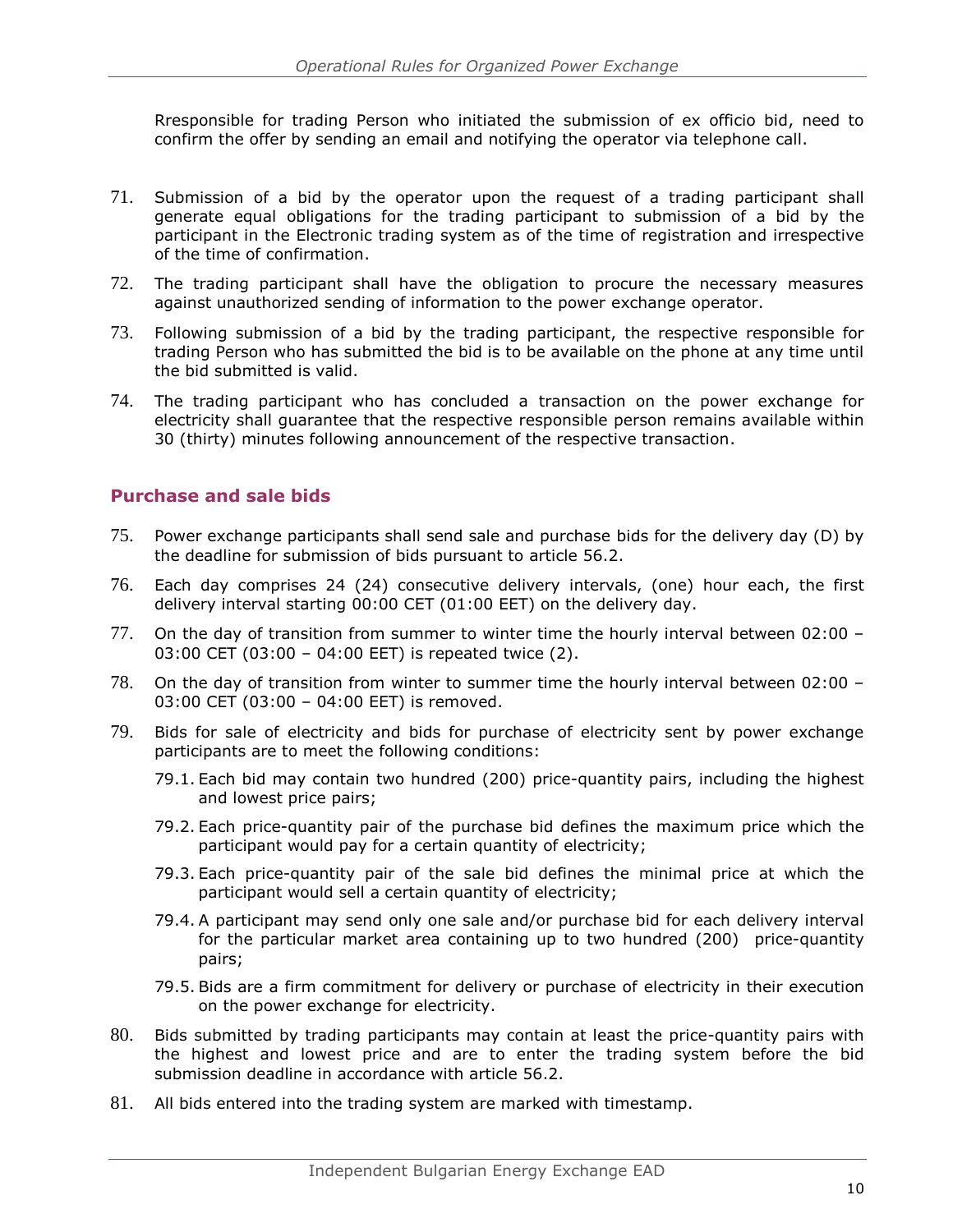- 82. Bids submitted by trading participants may be altered or cancelled until the bid submission deadline in accordance with article [56.2.](#page-8-3) Changes made by trading participants are registered in the trading system, and only the latest submitted bid that is valid has a binding effect upon the trading participant.
- 83. Each trading participant shall be responsible for the contents of the submitted bids as well as for changes made until the bid submission deadline in the Electronic trading system.

#### <span id="page-11-0"></span>**Purchase and sale bids format**

- 84. Each bid must contain at least two price-quantity pairs including the highest and lowest price defined by IBEX in Appendix № 1 to this document.
- 85. IBEX may change the price range set in Appendix  $N^{\circ}$  1 with at least 4 (four) days notification.
- 86. In entering the values of quantities for hourly products by trading participants, the requirement should be met that in case of a purchase bid, the quantity requested is entered with  $(+)$  whereas in a sale bid the quantity offered is entered with  $(-)$ .
- <span id="page-11-3"></span>87. The electronic trading system admits entering sale and purchase bids in EUR and BGN. Each trading participant specifies the bidding currency during its registration process.
- <span id="page-11-4"></span>88. A bid submitted by a trading participant in the electronic system of the power exchange in BGN contains prices in BGN/MWh, up to 1 (one) decimal point and quantities in MW, up to 1 (one) decimal point.
- <span id="page-11-5"></span>89. A bid submitted by a trading participant in the electronic system of the power exchange in EUR contains prices in EUR/MWh, up 1 (one) decimal point and quantities in MW, up to 1 (one) decimal point.
- 90. In registering of price-quantity pairs in purchase bids by trading participants, the respective prices have to be ranged in ascending order and the quantities have to be in ascending order.
- 91. In registering of price-quantity pairs in sale bids by trading participants, the respective prices and quantities for delivery have to be ranged in ascending order.

#### <span id="page-11-1"></span>**Purchase and sale bids verification**

- 92. After a bid has been entered into the trading system, the process of data verification starts. The following main verifications of the values entered are done:
	- 92.1. Verification for compliance with the auction parameters (Appendix  $N^{\circ}$  1);
	- 92.2. Monotony verification the system verifies whether the indicated price-quantity pairs are presented in such a way that prices are arranged in ascending order and quantities – in compliance with article 90 and article 91.
	- 92.3. Verification of the number format in the price-quantity pairs, values of the prices indicated and quantities are to correspond to those in article 88 and article 89.

# <span id="page-11-2"></span>**Trading suspension**

93. The power exchange operator may at any time suspend trading if it is occurred that: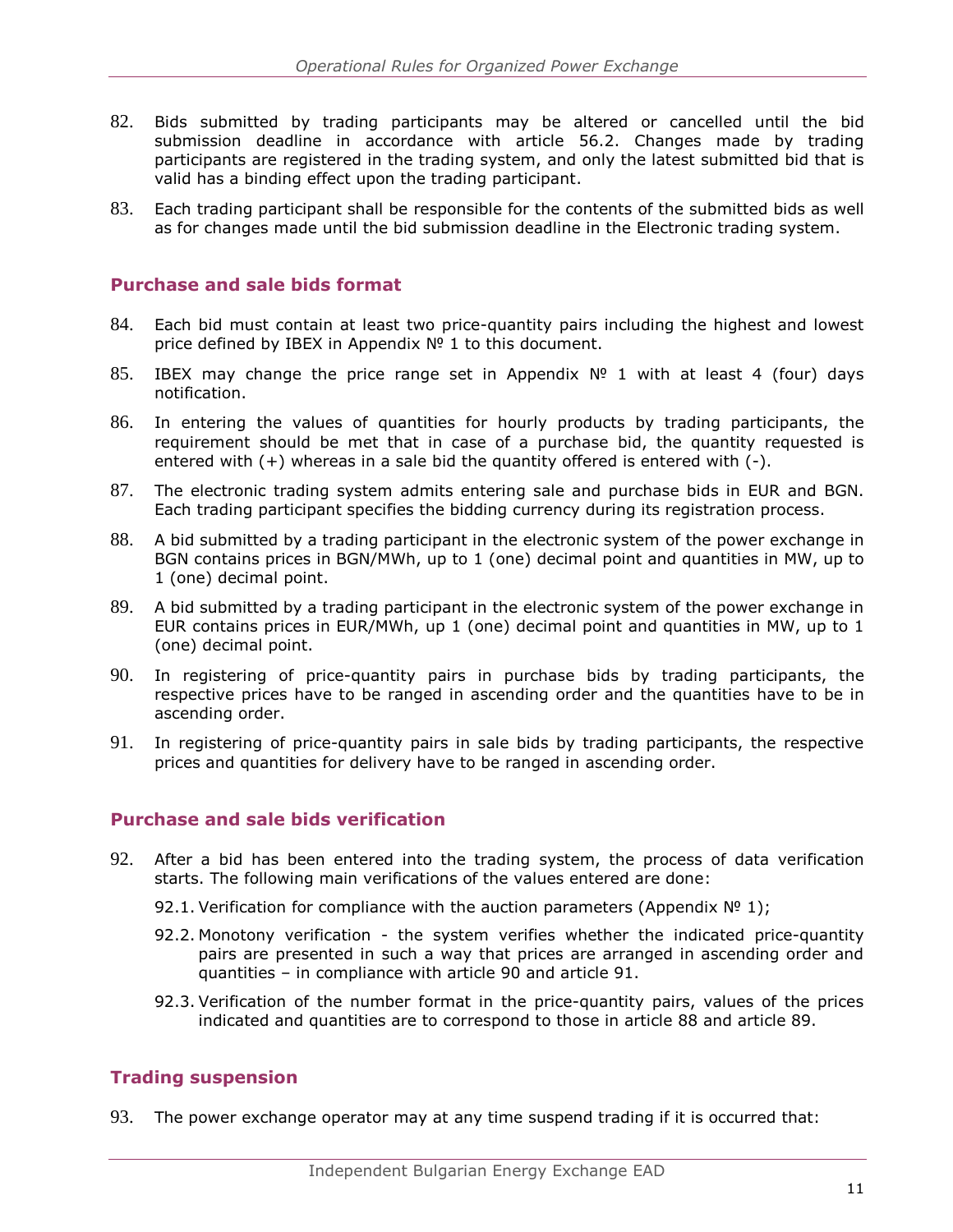- 93.1. A problem has occurred in the Electronic trading system;
- 93.2. Trading is in conflict with the requirements of applicable law;
- 93.3. An emergency PCR procedure has been activated by the Euphemia algorithm coordinator.
- 94. A measure undertaken by the power exchange operator shall be compulsory for all trading participants.
- 95. Irrespective of the provisions in article93, IBEX may suspend trading for certain trading participants in case of non-compliance with these rules, the Settlement rules and the Market Conduct Rules.

#### <span id="page-12-0"></span>**Bid cancellation**

- 96. Each bid entered by a trading participant in the Electronic trading system may be cancelled at the stage of bid submission by the respective trading participant or on behalf of the trading participant upon inability from the part of the respective trading participant.
- 97. The bid may be canceled on behalf of the power exchange operator, if this is in the interest of security and fair execution of power exchange trading or the relevant bid create breach of the EMR, these rules, the Settlement rules, Market Conduct rules or applicable law. In the event that a bid has to be changed or cancelled due to the reasons above, any action to a participants bid shall be reported to the National Regulatory Authority.
- 98. An offer, submitted by a trading participant can be cancelled after the trading session's completion by the service provider responsible for operating the "day ahead" market, only if the given offer impedes the successful conduct of the process for calculation of the clearing price or allocation of traded volumes for the Bulgarian market zone.
- 99. Of any decisions to delete or modify an offer for the stated above reasons both the Trading participant and Energy and Water Regulation Commission shall be notified in a written form.

#### **Chapter V Concluding transactions**

#### <span id="page-12-1"></span>**Right to submit bids**

- 100. Only participants registered on the power exchange for electricity through the persons nominated as responsible for trading shall have the right to submit bids in the Electronic trading system.
- 101. Each responsible for trading Person shall trade on behalf of a certain trading participant and shall have an individual username, password and a DigiPass device for access to the Electronic trading system.
- 102. Bids submitted in the Electronic trading system are stored in the system and may be changed by the bid submission deadline.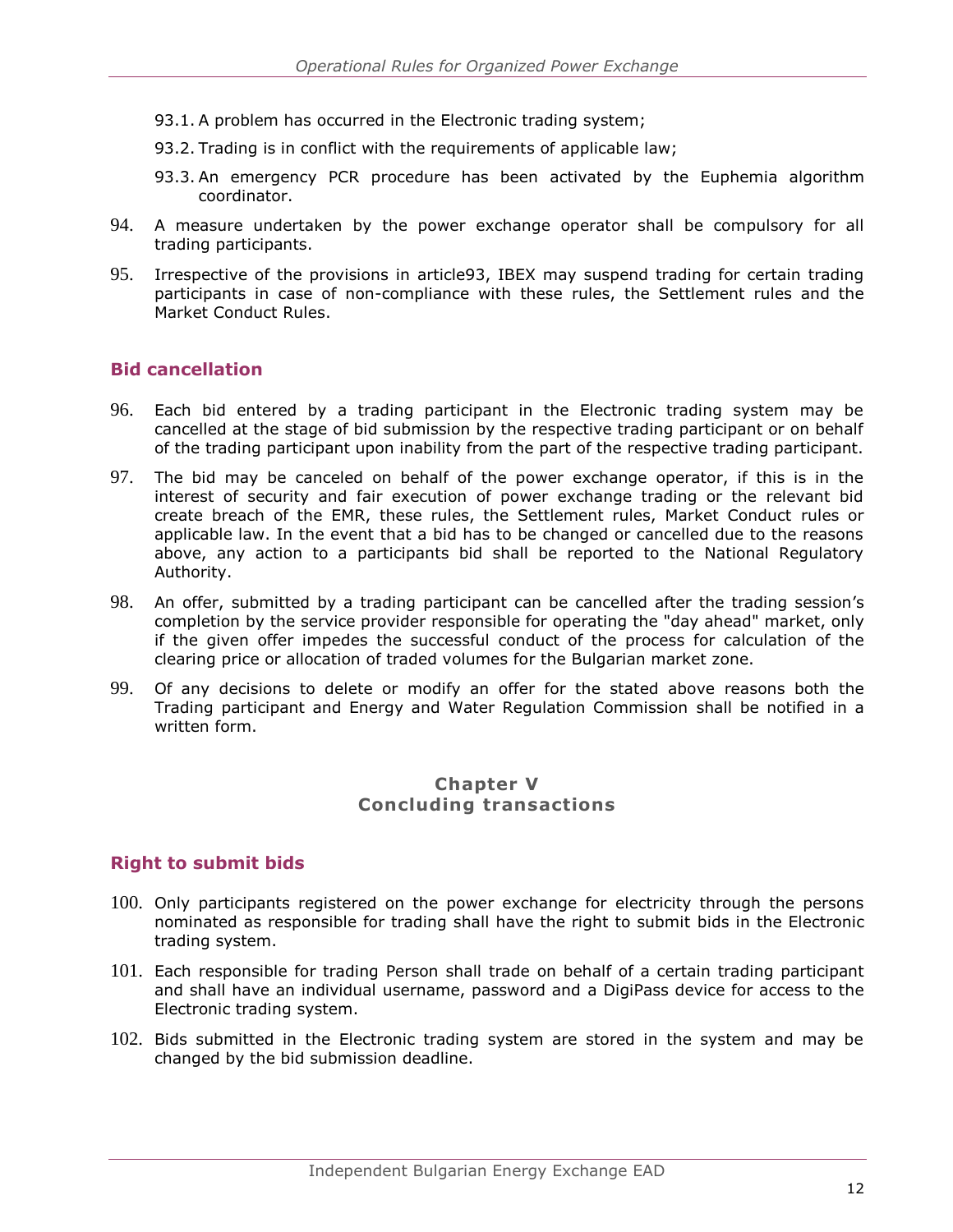# <span id="page-13-0"></span>**Clearing price. Demand and supply curves**

- 103. Clearing price is the price at which all transactions are concluded and is calculated for a certain market area, certain delivery day and certain delivery interval - hour.
- 104. Clearing price is the intersection point between the demand and the supply curves calculated by the trading platform algorithm EUPHEMIA. Demand and supply curves are formed using the linear interpolation method.
- 105. The demand curve is determined for each delivery hour by aggregating in one curve of all price-quantity pairs from the purchase bids, and the points being connected in a curve through the linear interpolation method.
- 106. The supply curve is determined for each delivery hour by aggregated in one curve of all price-quantity pairs from the sale bids, the points being connected in a curve through the linear interpolation method.
- 107. When there are no demand or supply bids or there is no intersection between the supply and demand curves, supply and demand volumes will be equal to zero.
- 108. In case of no demand or supply quantities, for a delivery interval, the market clearing price for the respective interval will not be calculated and the traded volume will be zerо.
- 109. When there is no intersection between the supply and demand curves, then clearing price equals to average price between the prices that result in volumes equal to zero.
- 110. Where at the bid submission stage there are hourly intervals in which there is no intersection of the demand and supply curves or there are no sale and/or purchase bids, the power exchange operator may:
	- 110.1. Publish on its website information for these hourly intervals with a view to optimize the traded volume.

#### <span id="page-13-1"></span>**Determining auction session results**

- 111. The process of calculation of the clearing price and traded volumes shall be done in compliance with the PCR algorithm - Euphemia whose description is to be found on IBEX's website.
- 112. All standard procedures and calculation stages and publishing auction sessions results are in accordance with regular procedures and rules of the PCR:
	- 112.1. 12:00 CET (13:00 EET) bid submission deadline;
	- 112.2. 12:42 12:55 CET (13:42 13:55 EET) publishing clearing prices for the delivery day and the respective volumes traded;
	- 112.3. 12:55 13:05 CET (13:55 14:05 EET) publishing results of trading for selected participants in the Electronic trading system
- 113. In emergency situations related to delay of the calculation of the market clearing prices and results from trades calculated by the common European EUPHEMIA algorithm and PCR consortium, or for other reasons beyond the control of the market operator, the deadlines under article 112.2 and article 112.3 may be extended to 15:00 CET (16:00 EET).
- 114. If the PCR consortium and the EUPHEMIA algorithm are not able to complete the calculation of the market clearing prices and traded volumes till 15:00 CET (16:00 EET), the power exchange operator announces the relevant trading session for cancelled.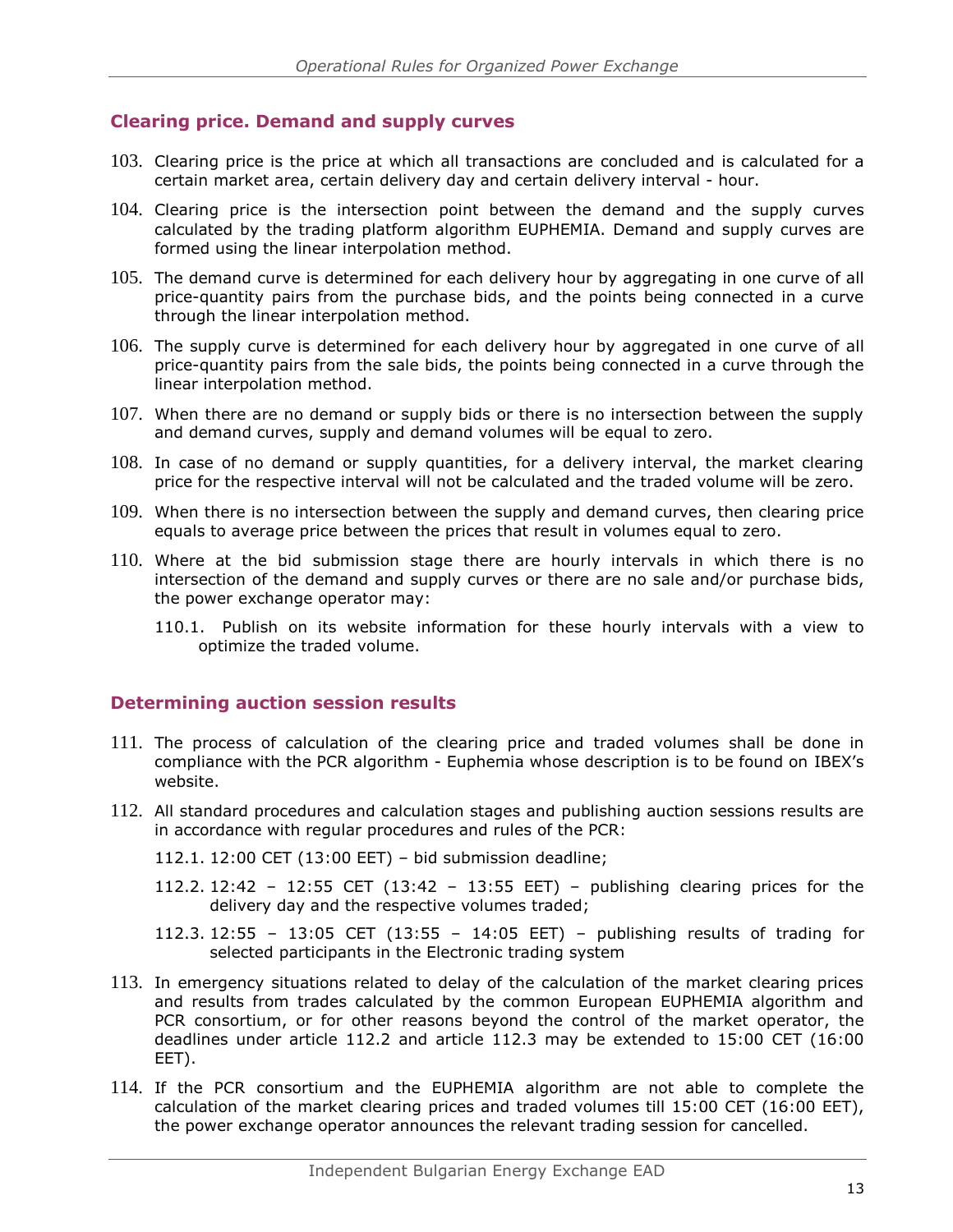115. In the cases, described under article 113 and article 114, power exchange operator shall notify the trading participant by publishing a notification message on its website and/or by sending a notification message to the emails specified by the responsible for trading Persons.

# <span id="page-14-0"></span>**Results publication**

- 116. The clearing prices, calculated by the common European EUPHEMIA algorithm, are calculated in accordance with the rules established by the PCR consortium and are published on the power exchange operator website in case of an normally ongoing trading session, according to the terms in article 112.2.
- 117. Prices are published in BGN for MWh and are published up to the second decimal point while the traded quantity of electricity - up to the first decimal point.
- 118. The purchase and/or sale volumes awarded to each trading participant, as well as the respective clearing prices are available in the Electronic trading system on the day of trading in accordance with the hourly schedule referred to in article 112.3
- 119. In case a trading participant disagrees with the presented results, the trading participant has the right to submit an objection via e-mail or fax by 13.30 CET (14:30 EET) on the trading day. The operator shall send a reply to the trading participant by 16.00 CET (17:00 EET). Submission of an objection shall not release the respective trading participant from their obligations arising from their participation in the power exchange.

# <span id="page-14-1"></span>**Sellers and Buyers' obligations**

- 120. Each trading participant is bound by the auction session results in accordance with the physical and financial settlement arising from the bid submitted by them.
- 121. Each trading participant shall be obliged to perform their obligations in accordance with the physical and financial settlement arising from the bid submitted by them.

# <span id="page-14-2"></span>**Schedules**

122. Upon closure of each auction session, exchange schedules shall be registered for each trading participant, which has concluded transactions on the power exchange in the MMS system of the Electricity System Operator, which are mandatory for the participant and the respective balancing group coordinator responsible for the participant's imbalances.

# **Chapter VI Fees and settlement**

- 123. In order to fulfill its functions on organizing a power exchange for electricity, IBEX collects the following fees:
	- 123.1. Participation fee a single fee payable by trading participants upon registration on the power exchange (in BGN).
	- 123.2. Annual fee payable each year by trading participants registered on the power exchange (in BGN).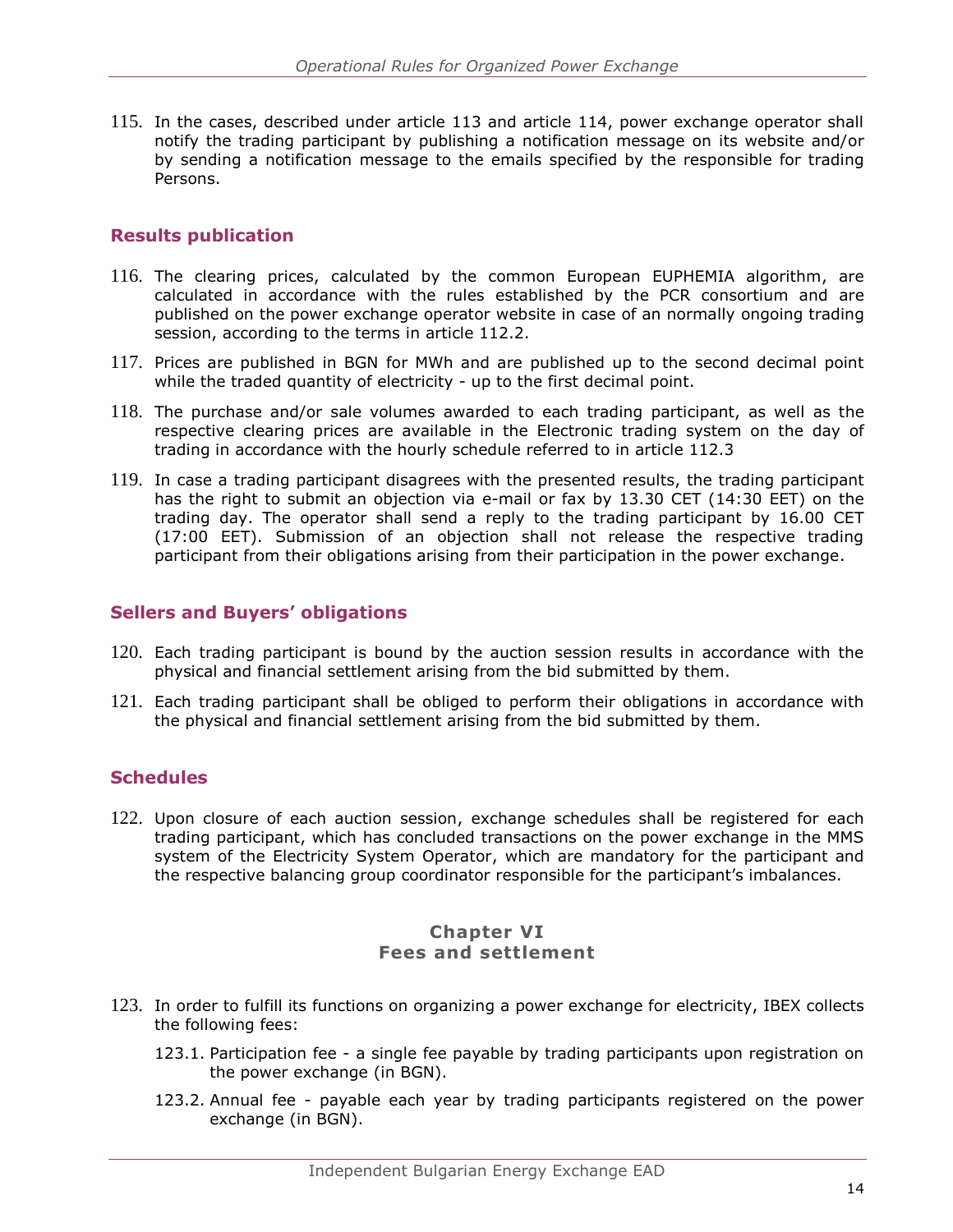- 123.3. Turnover fee a fee on the quantity traded which is payable by each trading participant upon conducting transactions on the power exchange (in BGN/MWh).
- 124. The contents and structure of the fees collected as well as the provisions under which they are collected are provided in a separate document, Tariffs of IBEX, published on IBEX's website.
- 125. Financial relationships arising between IBEX and the trading participant in connection with trading on the power exchange for electricity are in BGN and they are governed in a separate document - Settlement rules.

#### **Chapter VII Market conduct and control**

- 126. IBEX at any time shall monitor the market with a view to securing that trading and all activities are in accordance with the Market Conduct Rules and applicable law. IBEX may investigate the conduct of trading participants as provided in the Market Conduct Rules.
- 127. IBEX at any time may request the trading participant to provide information referring to their activity with respect to the physical and financial aspect of trading conducted on the power exchange.
- 128. In the course of investigations of the activity of the trading participant on the market, IBEX may require information directly from the balancing group coordinator responsible for imbalances of the respective trading participant, as well as from the Electricity System Operator.

# **Chapter VIII Liabilities and force majeure**

- 129. The power exchange operator shall not be liable for incurred losses and damages as a result of member's participation on the power exchange except when losses, or damages have been caused by willful acts or negligence by the operator.
- 130. The power exchange operator shall not be liable for failures, losses or damages caused by force majeure, riots, wars or natural disasters or damages as a result of incidents or circumstances outside the control of the operator (strikes, legal obstacles, information restrictions, etc.).
- 131. The power exchange operator shall not be liable for damages caused to trading participants as a result of technical difficulties, partial or total inability to operate with computer systems used by participants or regarding mistakes in entering data in connection with trading or payments as a result of transactions effected on the power exchange, except where losses are caused by willful acts or negligence by the operator.
- 132. The trading participant shall be liable to IBEX for all losses and damages incurred; including extra costs which arise directly from not fulfilling their obligations pursuant to EMR, these rules, the Settlement rules, Market Conduct Rules, the Participation agreement or other applicable law.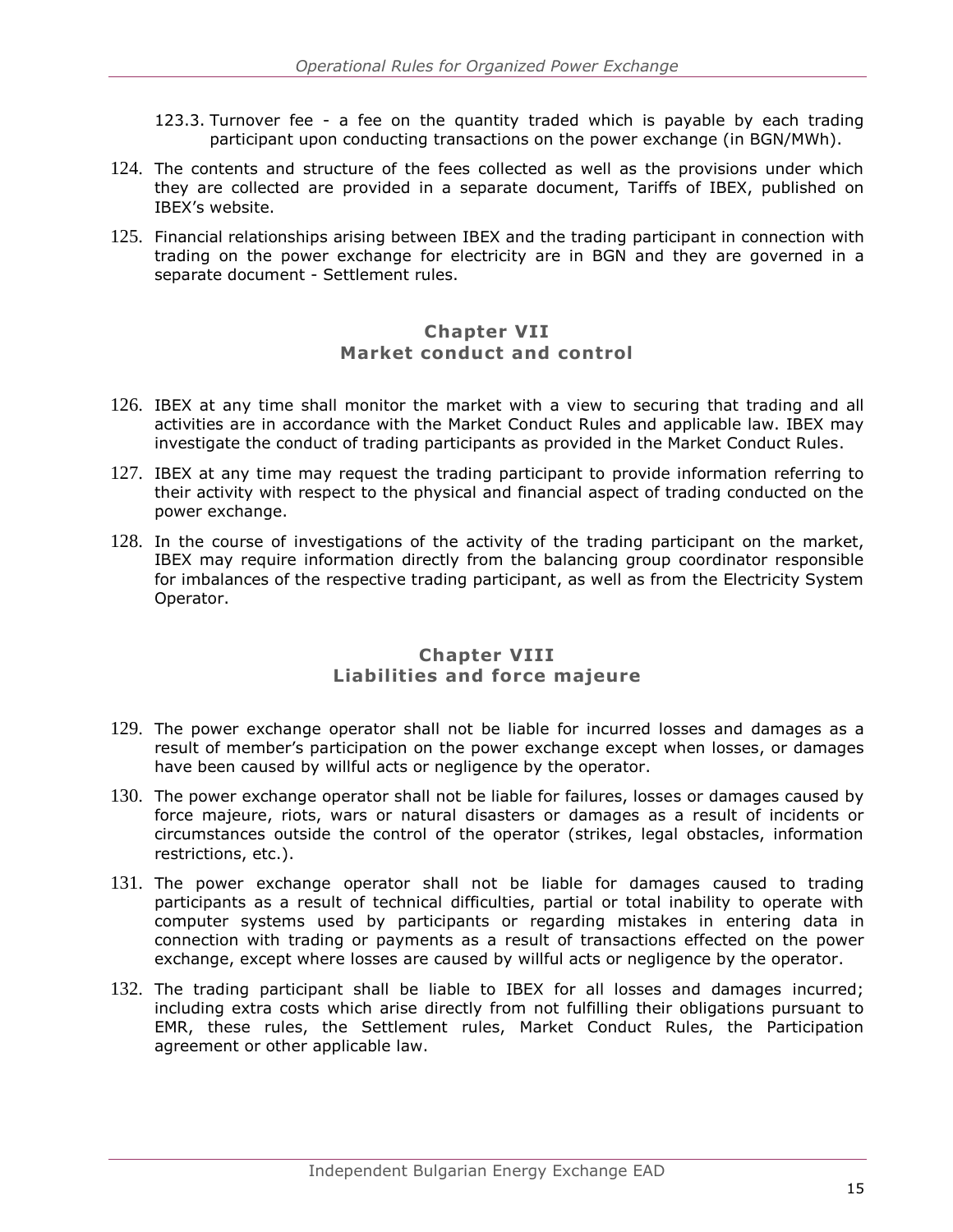# **Chapter IX Indemnities**

133. The trading participant wholly and effectively shall indemnify IBEX against all costs, claims and damages arising directly from not complying with their obligations pursuant to EMR, these rules, the Settlement rules, Market Conduct Rules, the Participation agreement or other applicable law. IBEX shall endeavor to mitigate such costs, claims, damages and expenses.

#### **Chapter X Information**

# <span id="page-16-0"></span>**Ownership rights**

134. Information submitted in the form of bids for purchase and/or sale by trading participants through the Electronic trading system or otherwise shall belong to IBEX. Copyright and all other intellectual property rights or rights of any nature contained in information on transactions effected on the power exchange (including for the avoidance of doubt any rights on databases and similar rights) arising from trading on the power exchange are and any time shall remain IBEX's property.

# <span id="page-16-1"></span>**Publicity**

- 135. IBEX shall have right to use, process, copy, adapt, provide, distribute, sell, transfer, deliver, lease, charge or otherwise treat the information on bids submitted and transactions effected and any other information regarding physical and financial relationships with no confidentiality obligation towards trading participants to the extent that such information does not refer to an individual TP. TPs shall not have the right to remuneration regarding such activities.
- 136. The power exchange operator provides information to competent authorities and the Electricity System Operator in accordance with applicable law. IBEX shall inform trading participants about providing information to the extent that applicable law provides for this.
- 137. The power exchange operator shall not have right to disclose information pursuant to Market Conduct Rules.

# <span id="page-16-2"></span>**Communication**

- 138. Communication in writing between trading participants and the power exchange operator shall be in Bulgarian or in English.
- 139. Official communication delivered in accordance with EMR, these rules, the Settlement rules, Market Conduct Rules, the Participation agreement or other applicable law shall be in writing and delivered to the contact address of IBEX or sent to the e-mail address provided on the official website of the power exchange operator (www.ibex.bg).
- 140. Official communication from IBEX to trading participants shall be sent to the address or email provided in the application for participation in the power exchange. In case of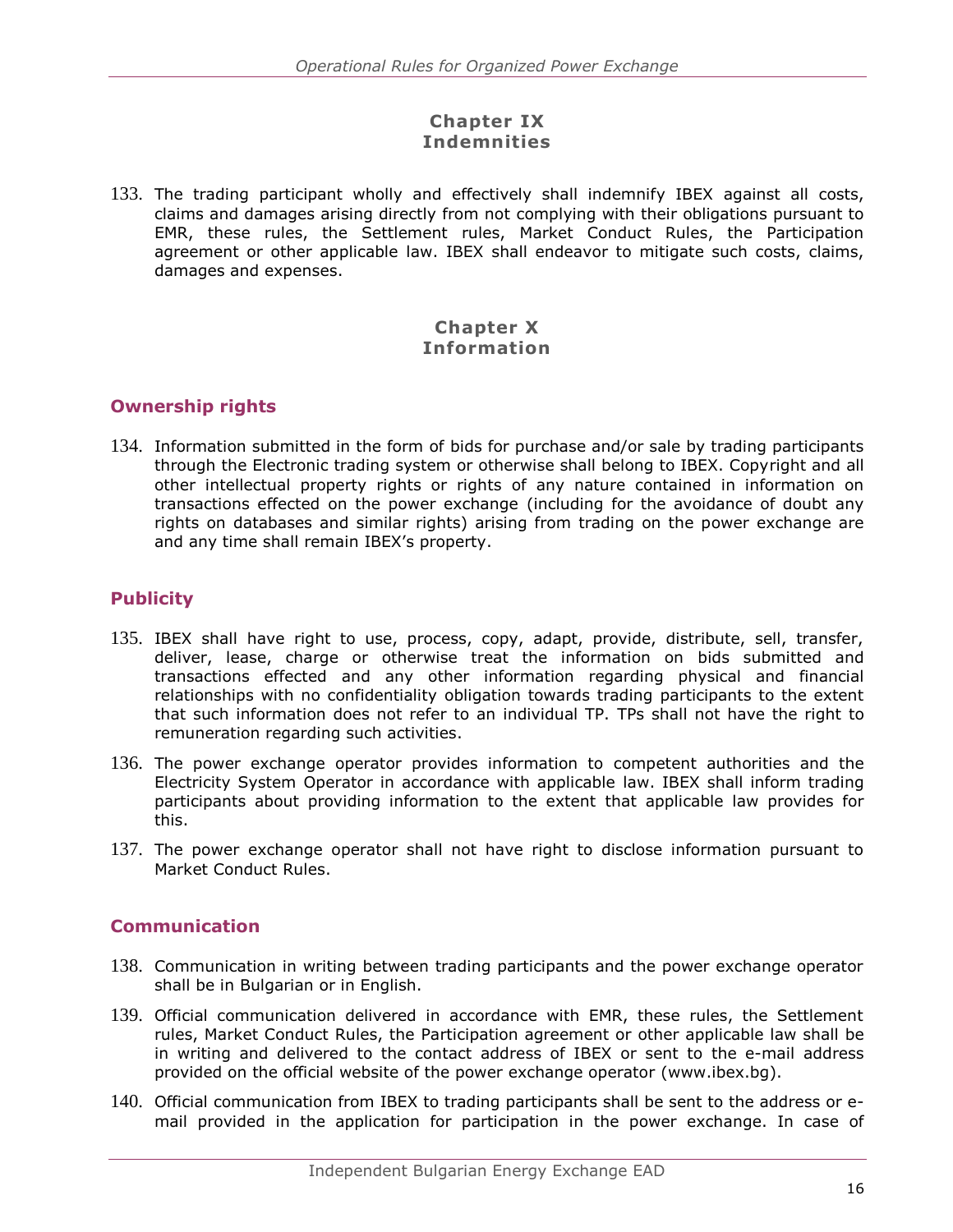change in the contact details each trading participant must notify promptly the power exchange operator about this.

- 141. Communication is deemed delivered:
	- 141.1. Where via e-mail on the date on which it is sent.
	- 141.2. Where via physical delivery- on the date of delivery to the respective address.
- 142. The exchange operator shall have the right to act or rely on communication received through the respective communication channels by a person who IBEX deems to represent the respective trading participant.
- 143. In order to enhance the communication between the Participants and the power exchange operator, and to encourage and engage the market participants to put forward central matters to IBEX and actively work together with the power exchange operator to find suitable solutions satisfactory to all parties, the power exchange operator shall establish a Customer Advisory Board based on the representation of all Participants. The governing documentation of this board shall be included in a separate document and published on the power exchange operator's web site.

#### **Chapter XI Ancillary provisions**

- 144. The operator of the power exchange for electricity shall conduct their business in accordance with EMR, these rules, the Settlement rules, Market Conduct rules or any other applicable law.
- 145. The power exchange operator shall maintain a database of all primary and secondary data concerning trading on the power exchange.
- 146. The power exchange operator provides to all trading participants, at a place convenient for them, the contents of agreements, EMR, these rules, the Settlement rules, Market conduct rules, Participation agreement and any other documents referring to functioning of the power exchange in a format allowing trading participants to save and store them.
- 147. The power exchange operator provides on its website the following information:
	- 147.1. Name and address for contact with the operator;
	- 147.2. Information for easy and quick contact with the power exchange operator including an e-mail address;
	- 147.3. Information on all types of fees collected by the power exchange operator as well as any financial information required by trading participants in connection with their participation in the power exchange for electricity.
	- 147.4. Trading participants register.
- 148. Information, upon introducing new products, is to be published on the official website of the operator no later than 4 (four) days before the trading day when trading with the respective products is possible.
- 149. The power exchange operator may require any information from trading participants related to their participation on the power exchange for electricity in case of clarifying the circumstances related to trading on the power exchange and the requirements of applicable law, rules and the agreement.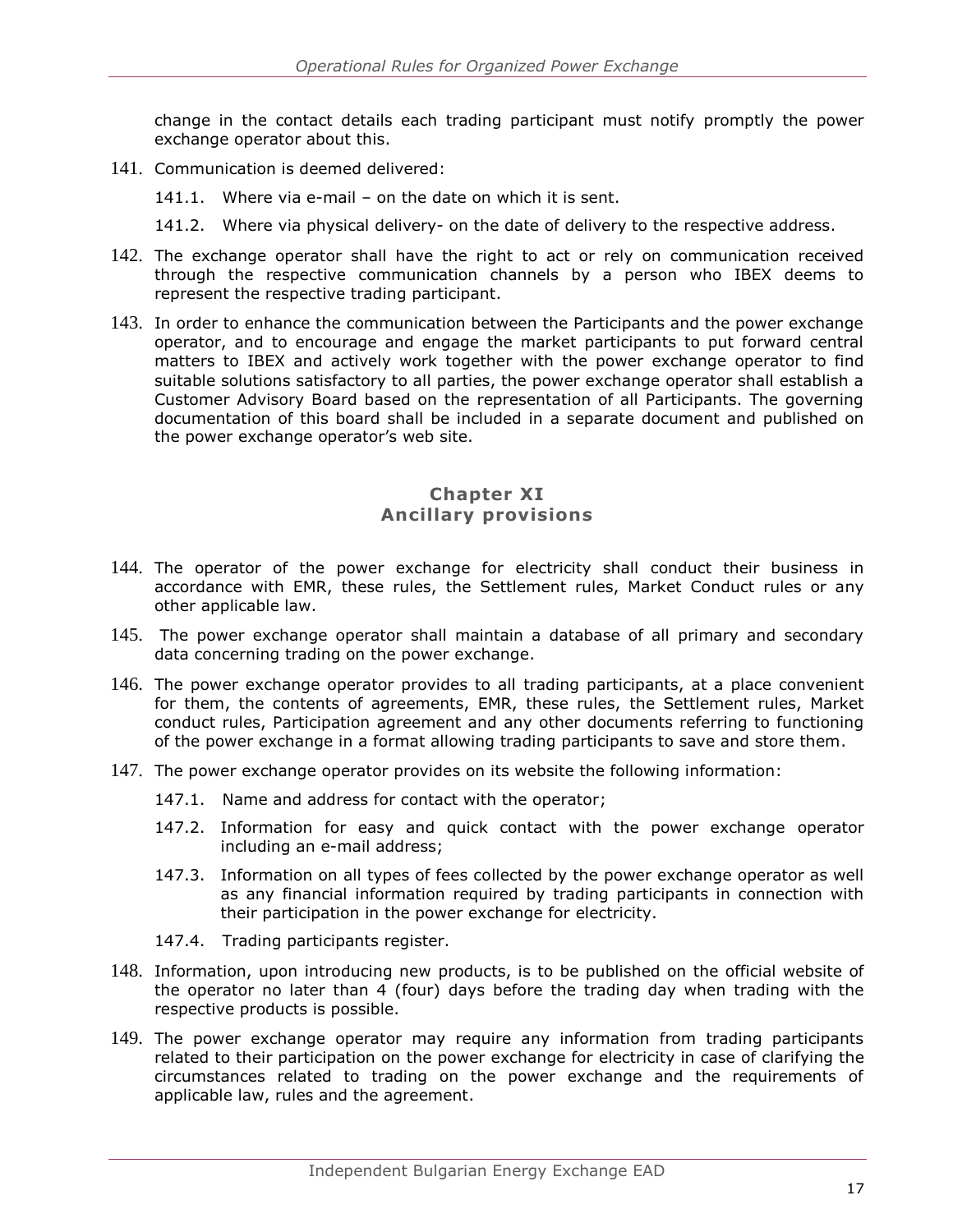# <span id="page-18-0"></span>**Applicable law**

150. Any claims, disputes or differences that may arise out of or in connection with these rules shall be settled in accordance with current Bulgarian law.

#### <span id="page-18-1"></span>**Amendments in the rules**

- 151. All amendments in this document shall take effect upon a 7 (seven)-day notice.
- 152. Material changes to this document shall be subject to discussion with stakeholders.
- 153. Irrespective of the provisions of articles 151 and 152 an amendment to these rules may be done with immediate effect following notification to trading participants:
	- 153.1. Where required by applicable law;
	- 153.2. Where amendments are needed to ensure correct and effective operation of the power exchange;
	- 153.3. Where amendments are related to removing mistakes in the rules;
	- 153.4. Where amendments come as a result of changes in the rules and procedures applicable for members of PCR and MRC;
	- 153.5. Where amendments are of editorial nature and do not lead to material changes;
	- 153.6. Where amendments come as a result of launching new products.

#### <span id="page-18-2"></span>**Effectiveness**

154. These rules shall take effect upon their publication on the power exchange operator's website.

#### <span id="page-18-3"></span>**Terms**

- **Independent Bulgarian Energy Exchange EAD** -a company holding a license under art. 39, par. 1, item 6 of the Energy Act for organizing a power exchange for electricity.
- **Energy and Water Regulatory Commission (EWRC)** the regulatory body that issues licenses for the activities referred to in art. 39 of the Energy Act.
- **Electricity System Operator EAD (ESO EAD)** a company holding licenses under art. 39, par. 1, item 2 and item 6 of the Energy Act.
- **Day D-1** a trading day, during which bids are submitted by trading participants and transactions on the power exchange are effectuated. It precedes the delivery day.
- **Day D** a delivery day when physical delivery is done.
- **Participation agreement**  an agreement regulating the rights and obligations between the operator and the trading participant on the power exchange.
- **Settlement rules** rules regulating financial relationships between the power exchange operator and the trading participants, members of the power exchange, regarding their participation.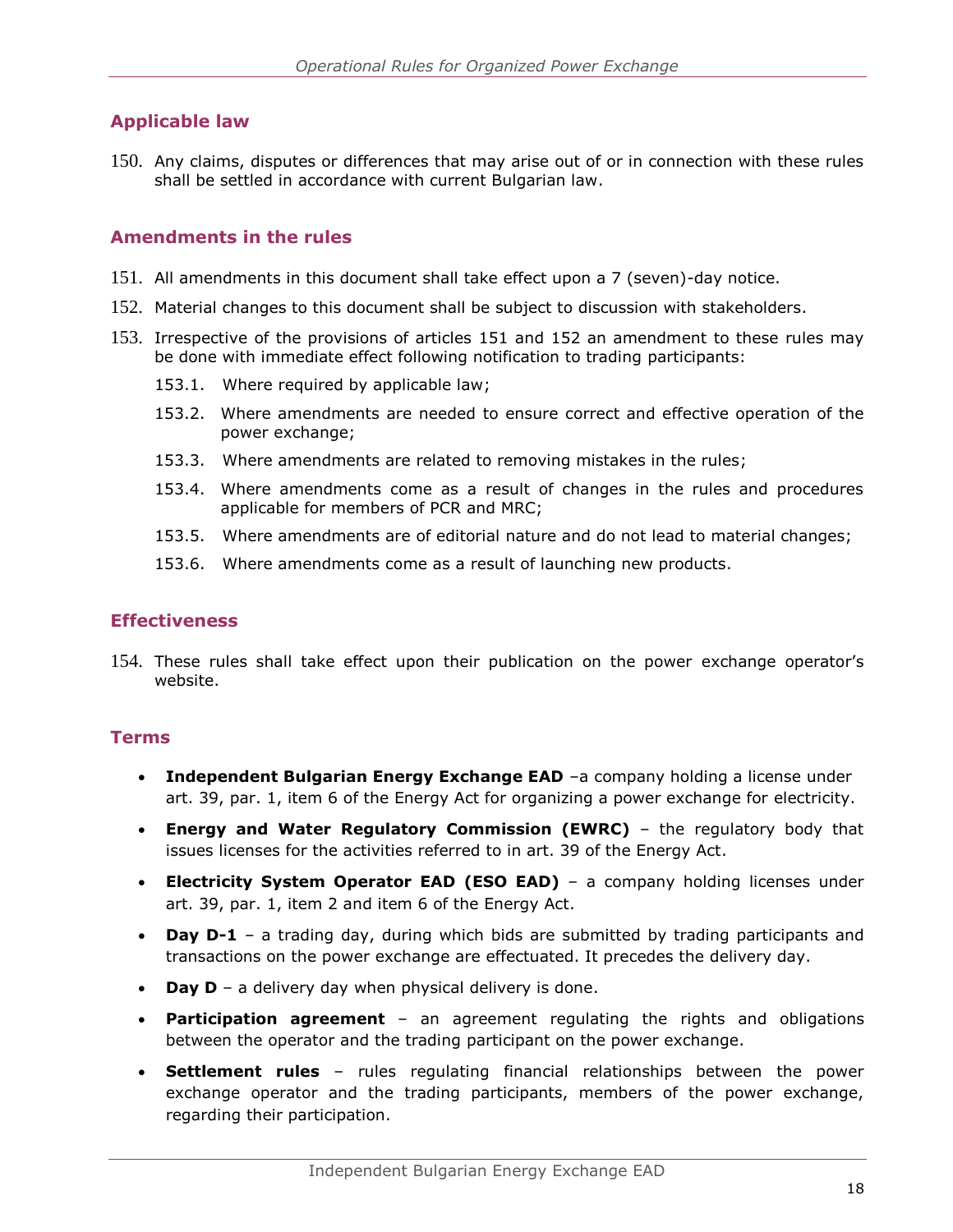- Market conduct rules rules stipulating correct conduct and provision of information by trading participants related to their participation on the power exchange.
- **Hourly product** a product traded on the power exchange with duration of one hour. Each trading day comprises of 24 hourly products, indicated H1 to H24.
- **Hourly interval** the interval between two consecutive hours of 60 (sixty) minutes duration.
- **Power exchange session** conducting organized trade on the power exchange for a particular delivery day.
- **Balancing group coordinator** a licensed company, part of the register of balancing group coordinators in ESO EAD, which undertakes responsibility for balancing of its balancing group members.
- **Electronic trading system** the trading system used for administering the process of submitting bids and calculation of results from trading on the power exchange. The electronic trading system is owned and operated by Nord Pool  $AS<sup>2</sup>$  for the IBEX purposes, as an operator of the power exchange, under an agreement which is signed between the parties for provision of the relevant service.
- **Price coupling of region PCR** a project, which is an initiative between the seven biggest power exchange operators in Europe, aiming at implementing through common rules and procedures, the European target model for common electricity market.
- **Multi-regional coupling project - MRC**  a project for coupling national electricity markets on the basis of the European target model (Single Price Market Coupling for DAM) with implicit distribution of cross border transmission capacities.
- **Euphemia**  an algorithm owned by the Price Coupling of Regions operated according to publicly announced procedures.
- **Euphemia algorithm coordinator –** a power exchange operator, which during the day set is leading in the process of calculation the results of the auction session of the MCR price coupling through the Euphemia algorithm.
- **DigiPass**  a device generating codes for access to ETS. It is provided to persons nominated as responsible for trading by a certain TP after obtaining a certificate. A maximum number of two devices are provided for a certain TP. Any other is paid as per the Fee tariff of IBEX.

Important notice:

ł

The English version is only for your convenience and has no legal force.

<sup>2</sup> *. Nord Pool operates the leading power market in Europe, providing opportunities for trading both in the day-ahead and intraday markets.* 380 companies from 20 countries trade on Nord Pool Spot's markets in the Nordic and Baltic regions, as well as in the UK *market N2EX.*